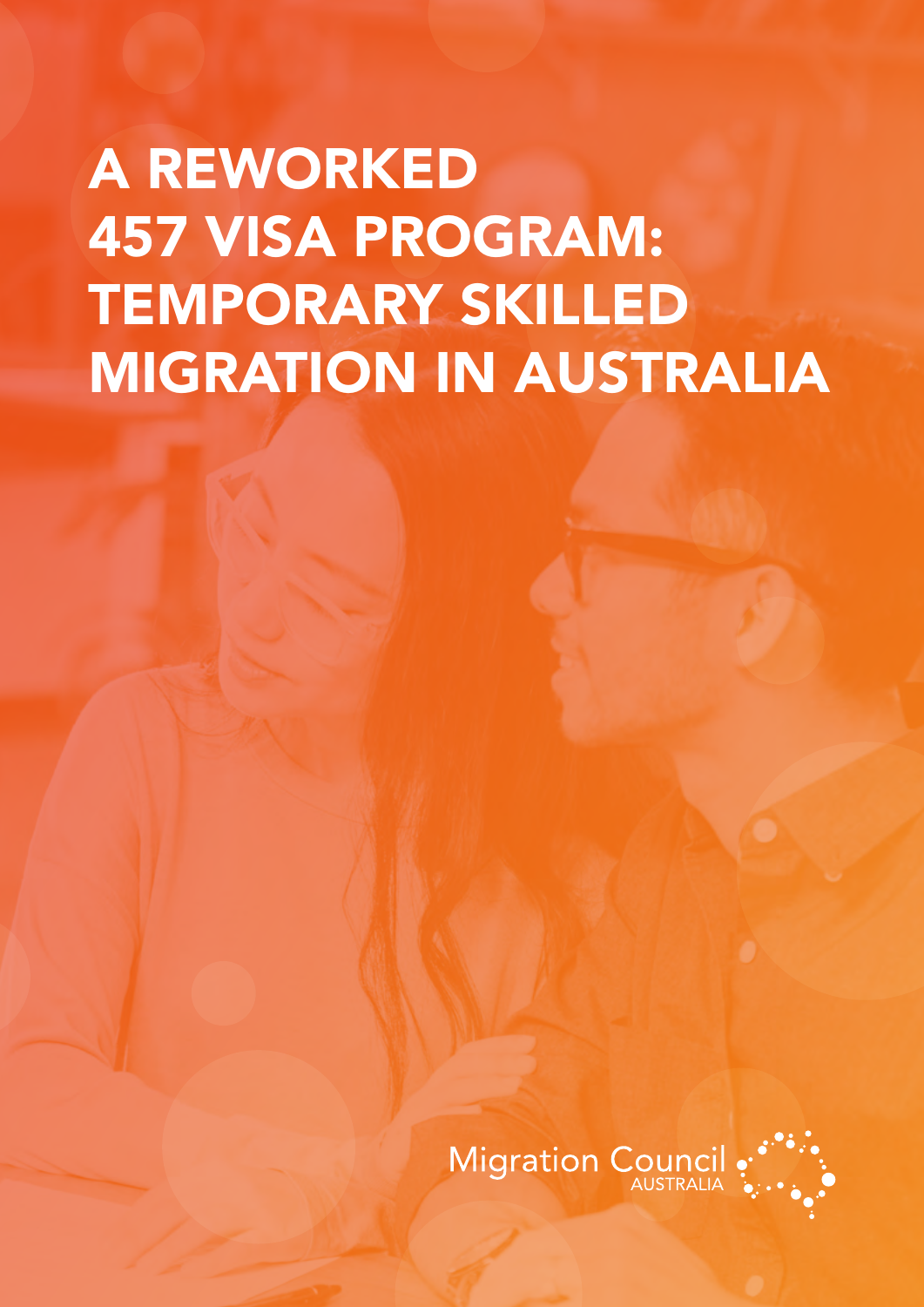

This report is covered by Creative Commons licence 3.0 — Attribution Non-Commercial (CC BY-NC). This licence allows users to distribute, remix and build upon a work, and create Derivative Works — but only if it is for non-commercial purposes — provided they credit the Migration Council Australia.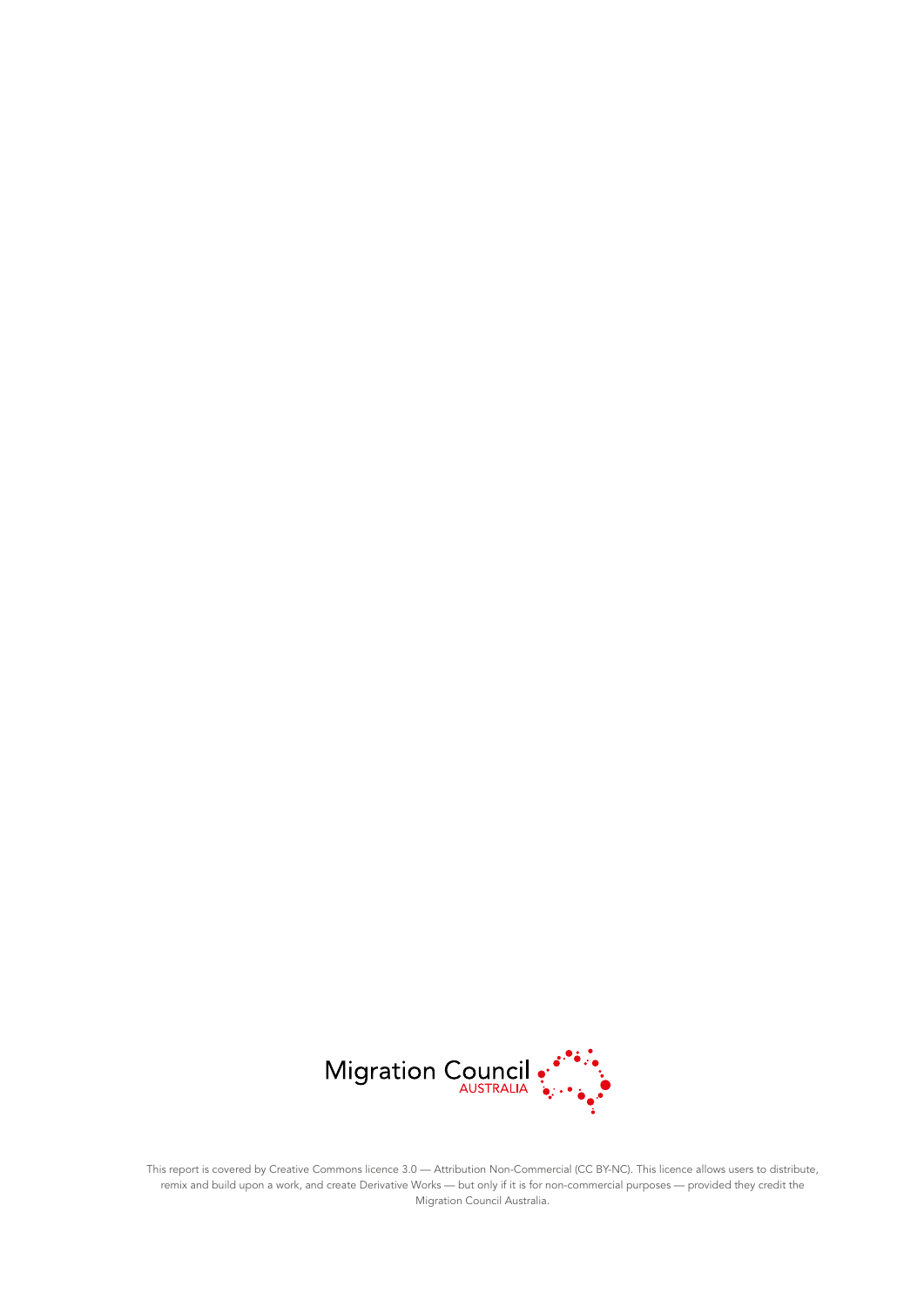### **A REWORKED 457 VISA PROGRAM: TEMPORARY SKILLED MIGRATION IN AUSTRALIA**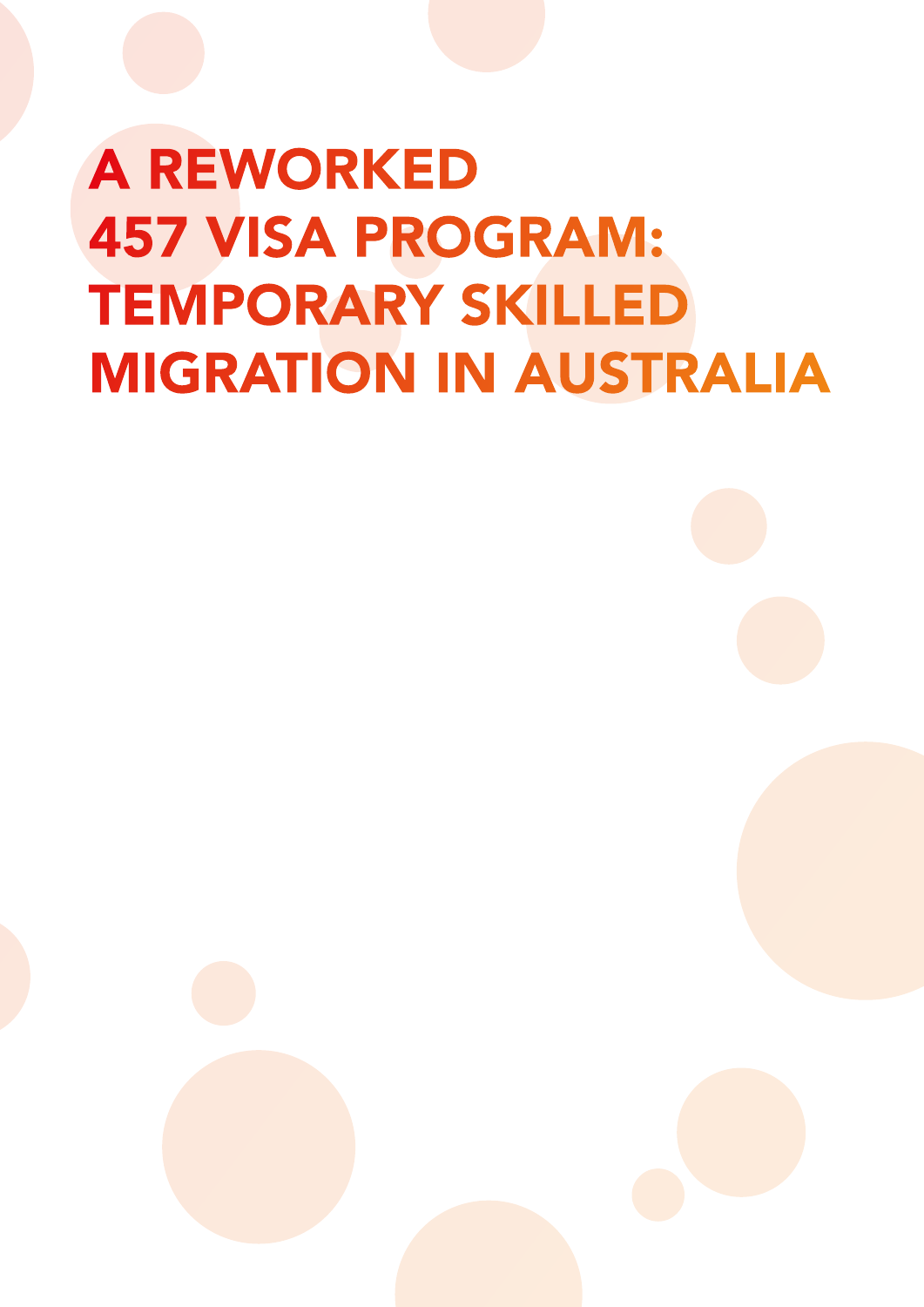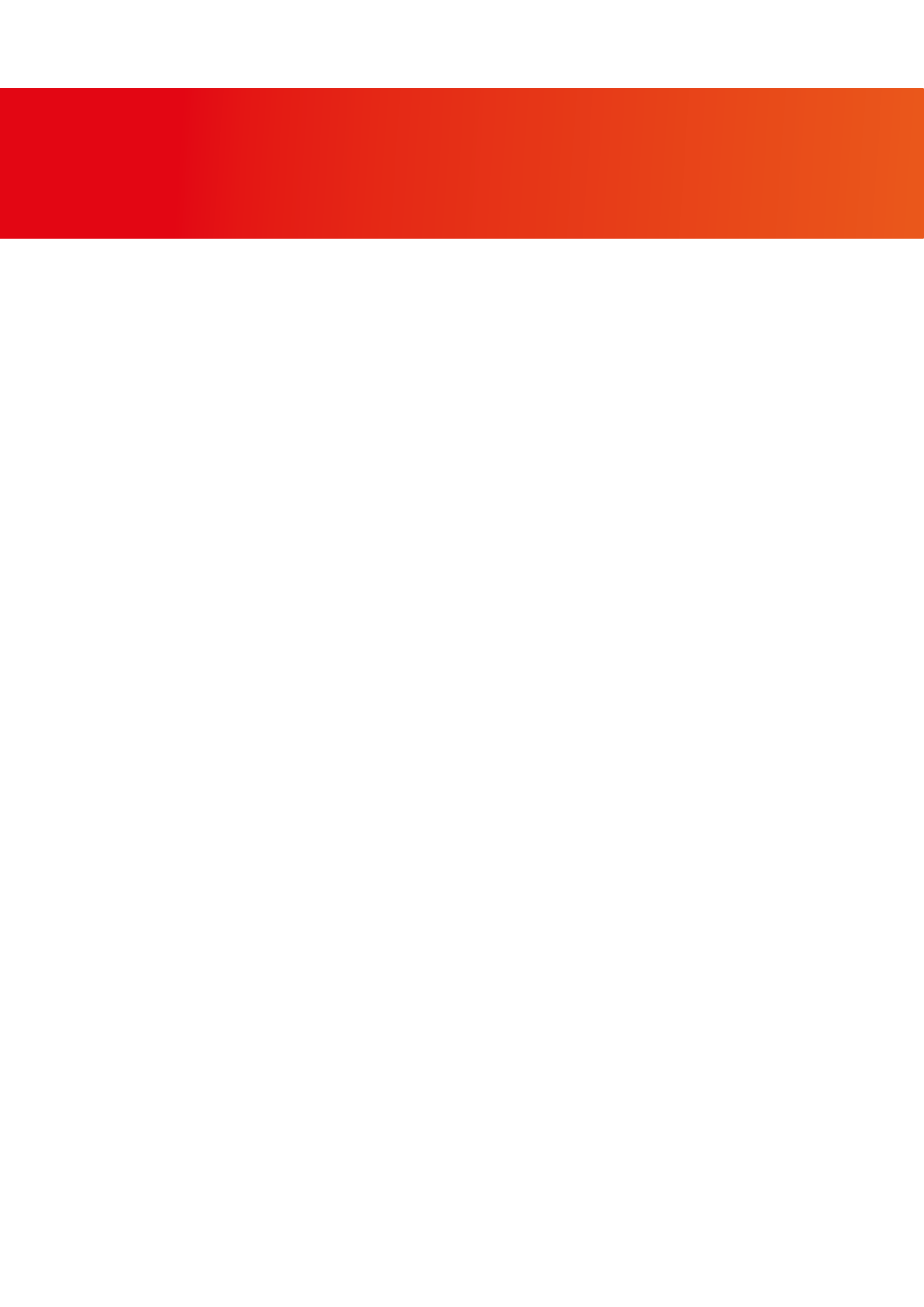# **CONTENTS**

| <b>EXECUTIVE SUMMARY</b> |                                                                                                  |    |
|--------------------------|--------------------------------------------------------------------------------------------------|----|
| <b>INTRODUCTION</b>      |                                                                                                  | 04 |
|                          | <b>TIGHTENING PATHWAYS TO</b><br><b>PERMANENT RESIDENCE</b>                                      | 06 |
| $\mathbf{2}$             | <b>REDEFINING SKILLS SHORTAGES</b>                                                               | 10 |
| 3                        | <b>FURTHER MEASURES TO</b><br><b>ENHANCE &amp; PROTECT THE</b><br><b>AUSTRALIAN LABOUR FORCE</b> | 14 |
| 4                        | <b>NEED FOR EFFECTIVE</b><br><b>MONITORING &amp;</b><br><b>ENFORCEMENT MEASURES</b>              | 16 |
| <b>CONCLUSION</b>        |                                                                                                  | 18 |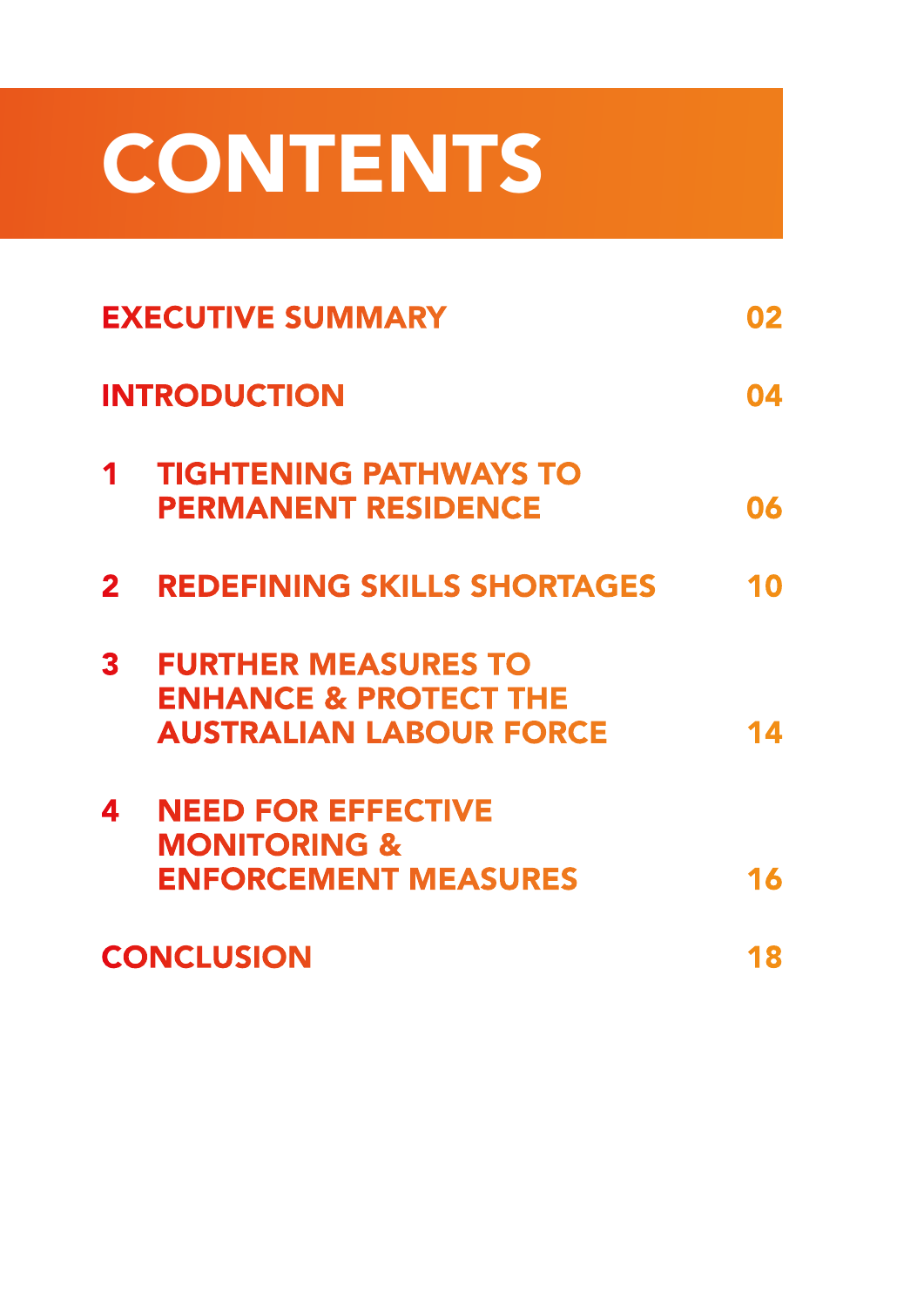## <span id="page-5-0"></span>EXECUTIVE SUMMARY

In April 2017, the Government announced it would abolish the Temporary Work (Skilled) visa (subclass 457 visa) (i.e., the Program) and replace it with a Temporary Skill Shortage visa. Implementation of the changes would be conducted in phases and completed in March 2018. The most recent data shows that the initial phases of implementation have lead to a reduction in issuance of 35 per cent of temporary skilled worker visas (July-Sept. 2016 compared to July–Sept. 2017).<sup>1</sup> This is a significant impact, particularly given that the numbers for this quarter (Jul. to Sept.) have remained relatively stable since 2013. It is likely that the remaining changes such as the requirement for skilled temporary work applicants to have two years relevant work experience, will further impact the number of visas granted, making it more difficult for businesses to fill vacant jobs where there are no available Australian workers.

The implications of the changes are likely to be more far reaching than addressing those that misuse the system. Most significantly, the creation of a short-term visa with no pathway to permanent residency is based on a list of occupations that do not justify the limitations imposed on applicants.

These limitations along with the requirement for employer sponsored permanent skilled applicants to have at least three years relevant work experience will significantly limit the pool of onshore applicants for employer sponsored permanent skilled visas, effectively dismantling the proven two-step immigration process.

Migration Council Australia recommends that further consideration be given to eliminating the distinctions between the two recently created lists of occupations (the short-term stream and medium-term stream) to ensure a fairer system that addresses genuine temporary and long-term (permanent) needs of Australian employers who are unable fill positions with Australian workers.

To better ensure unscrupulous employers do not misuse the Program, Migration Council Australia recommends a robust fully transparent system be established to define skill shortages and the list of eligible occupations. Employers should be detached from this process by removing employer labour market testing for most occupations in favour of more robust industry assessments.

Lastly, strengthening the monitoring and enforcement program would be the final element necessary to ensure the Program serves its intended purpose, that is that employers hire foreign workers where they are unable to find Australian workers to fill the job.

<sup>1</sup> Department of Immigration and Border Protection, Temporary Work (Skilled) visa (subclass 457) Programme, Data and Resources, BP0014 Temporary Work (skilled) visas granted, updated on 31 Oct. 2017 https://data.gov.au/ dataset/visa-temporary-work-skilled, accessed on 13 Nov. 2017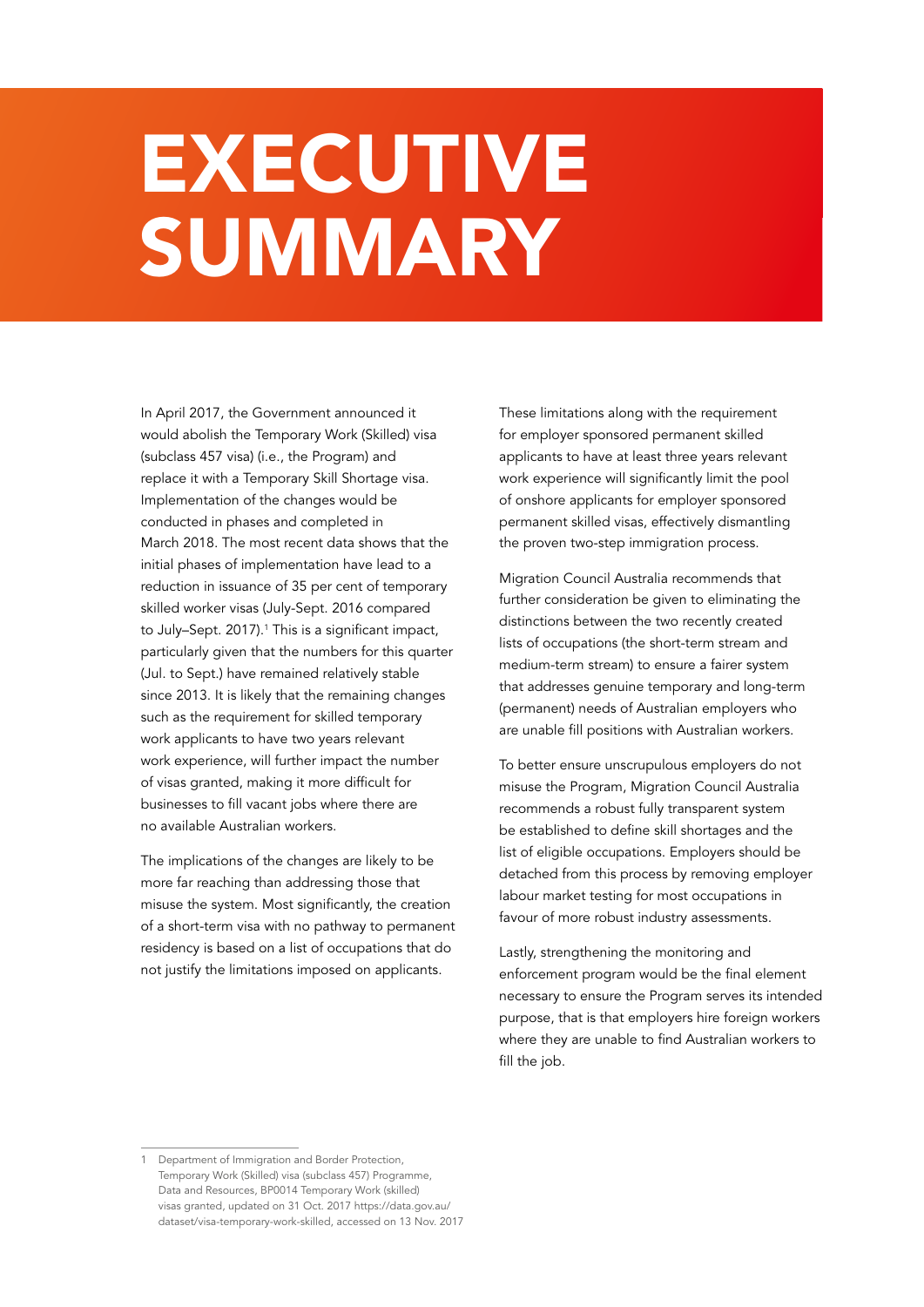## THE IMPLICATIONS OF THE CHANGES ARE LIKELY TO BE MORE FAR REACHING THAN ADDRESSING THOSE THAT MISUSE THE SYSTEM.

03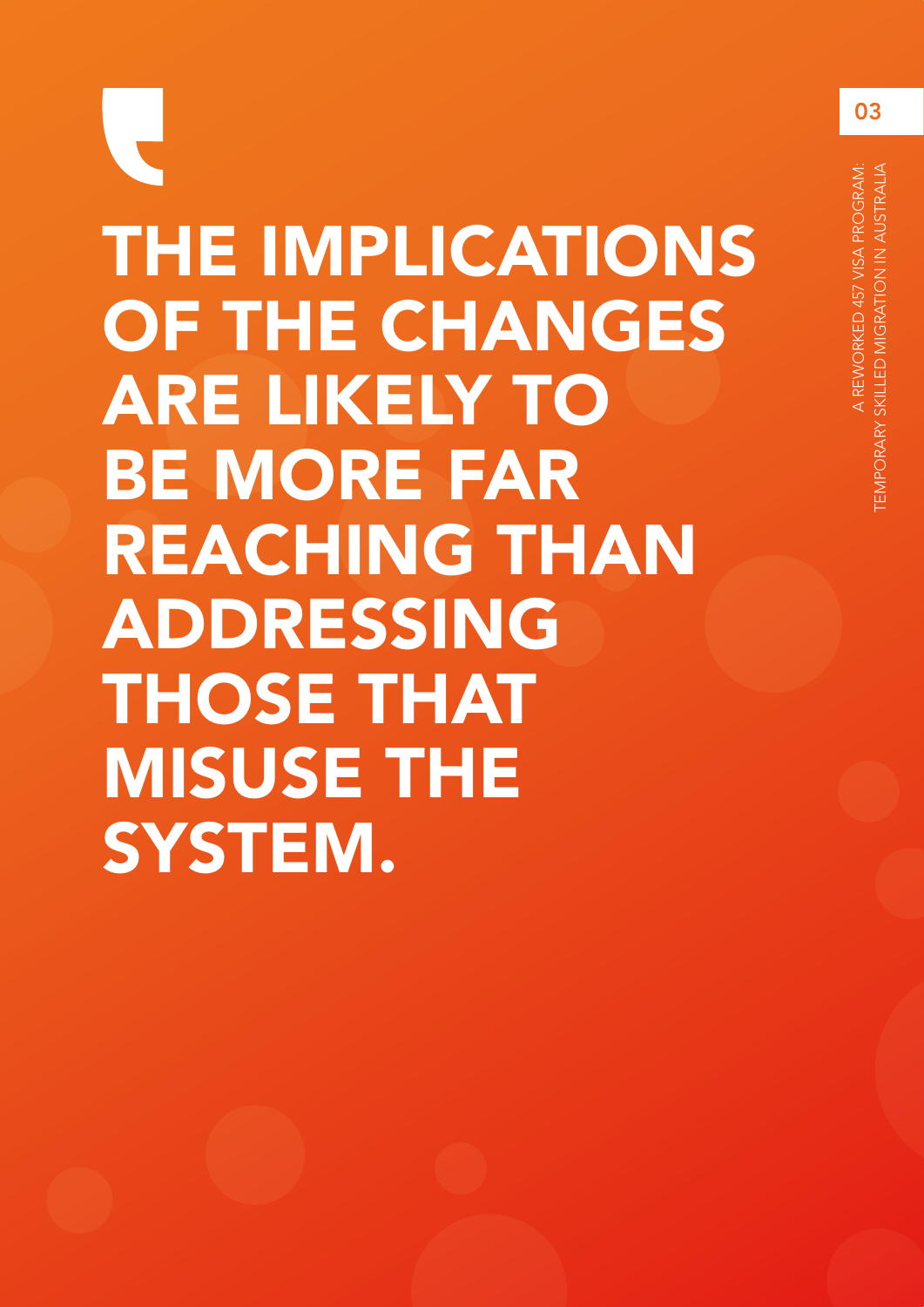## <span id="page-7-0"></span>INTRODUCTION

Traditionally the 457 program has played a critical role in terms of Australia's economic migration plan. It responds to the Government's commitment to a demand-driven skilled migration program. Close to 95 per cent of the Program is comprised of managers, professionals, and technicians and trades workers.2 It is a relatively small program, representing approximately 0.7 per cent of the total labour market<sup>3</sup>, a reduction of 30 per cent since 2013.4

Critically, the 457 visa program addresses labour shortages as well as supplies a source of tried and tested labour force to fill the permanent skilled migration program. In 2015-16, 38.4 per cent of the economic permanent migration visas were issued to persons who previously held a 457 visa and more specifically, 79 per cent of employer sponsored permanent resident visas (Employer Nomination Scheme and Regional Sponsored Migration Scheme) were issued to persons who previously held a 457 visa<sup>5</sup>.

4 Migration Council of Australia, More than Temporary: Australia's 457 Visa Program, p.7

As Australia is geographically isolated in an increasingly international market, the movement of skilled workers is key to our economic success. The Program allows businesses to draw on international markets for skills and expertise they cannot find in Australia. It also enables overseas businesses to temporarily access the Australian market to fulfil contracts or provide services to an Australian business. The 457 program's flexibility is designed to address labour market variances while at the same time boosting knowledge transfer and innovation.

Although there have been instances of misuse of the Program or exploitation of workers, the proportion of these instances has been low in comparison to the size of the intake. Overall the Program contributes to Australia's international competitiveness and is key to our aspirations of becoming a regional hub. It benefits from strong industry support (85 per cent) and high levels of satisfaction (88 per cent) from foreign workers.<sup>6</sup>

The Program changes announced in April 2017 are far reaching and will likely significantly impact the Program's successes. The changes can be grouped into four main categories: (1) tightening pathways to permanent residence; (2) redefining skill shortages; (3) other measures to protect the Australian labour force; and (4) increased monitoring and enforcement measures.

<sup>2</sup> Department of Immigration and Border Protection, BR0008 Subclass 457 quarterly report, 31 December 2016, 1.03 Number of primary applications lodged in 2016-17 to 31 December 2016 by nominated occupation, p. 5

<sup>3</sup> Information obtained by using data from the Australian Bureau of Statistics, 6202.0 Labour Force, Australia, March 2017; and the Department of Immigration and Border Protection key statistics and Trends in the Temporary Work (skilled) visa (subclass 457) programme for 2016-17 to 31 March 2017, https://www.border.gov.au/about/reports-publications/ research-statistics/statistics/work-in-australia/key-trends-457 programme-31122016

<sup>5</sup> Information obtained by using data from the Department of Immigration and Border Protection's Subclass 457 quarterly report, quarter ending at 30 June 2016, https://www.border.gov.au/ReportsandPublications/ Documents/statistics/457-quarterly-report-30-06-2016. pdf, accessed 11 October 2017; and the 2015-16 Migration Programme Report, Programme year to 30 June 2016, Department of Immigration and Border Protection, https:// www.border.gov.au/ReportsandPublications/Documents/ statistics/2015-16-migration-programme-report.pdf, accessed 11 October 2017

<sup>6</sup> Migration Council of Australia, More than Temporary: Australia's 457 Visa Program, p.12-20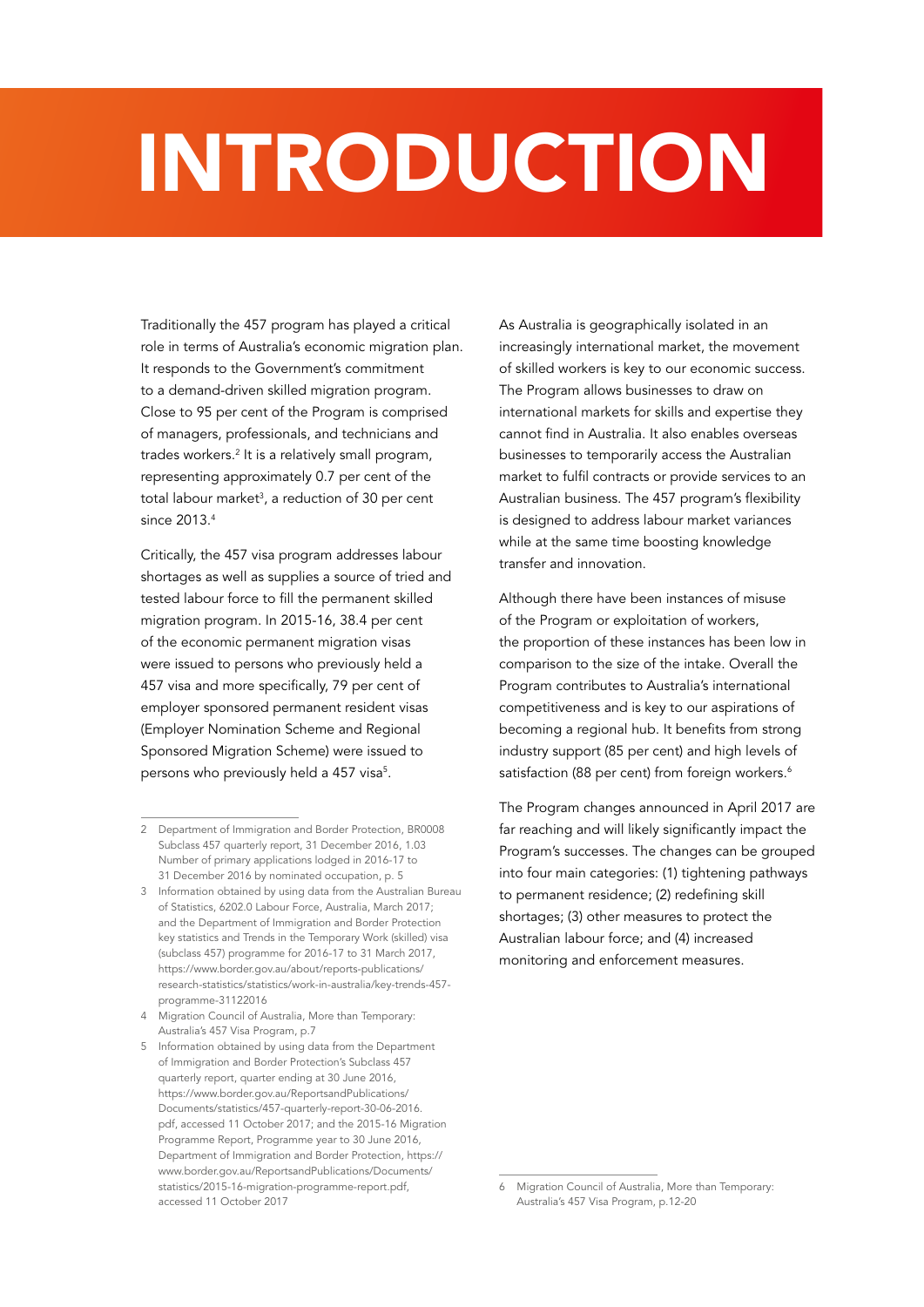05

## AS AUSTRALIA IS GEOGRAPHICALLY ISOLATED IN AN INCREASINGLY INTERNATIONAL MARKET, THE MOVEMENT OF SKILLED WORKERS IS KEY TO OUR ECONOMIC SUCCESS.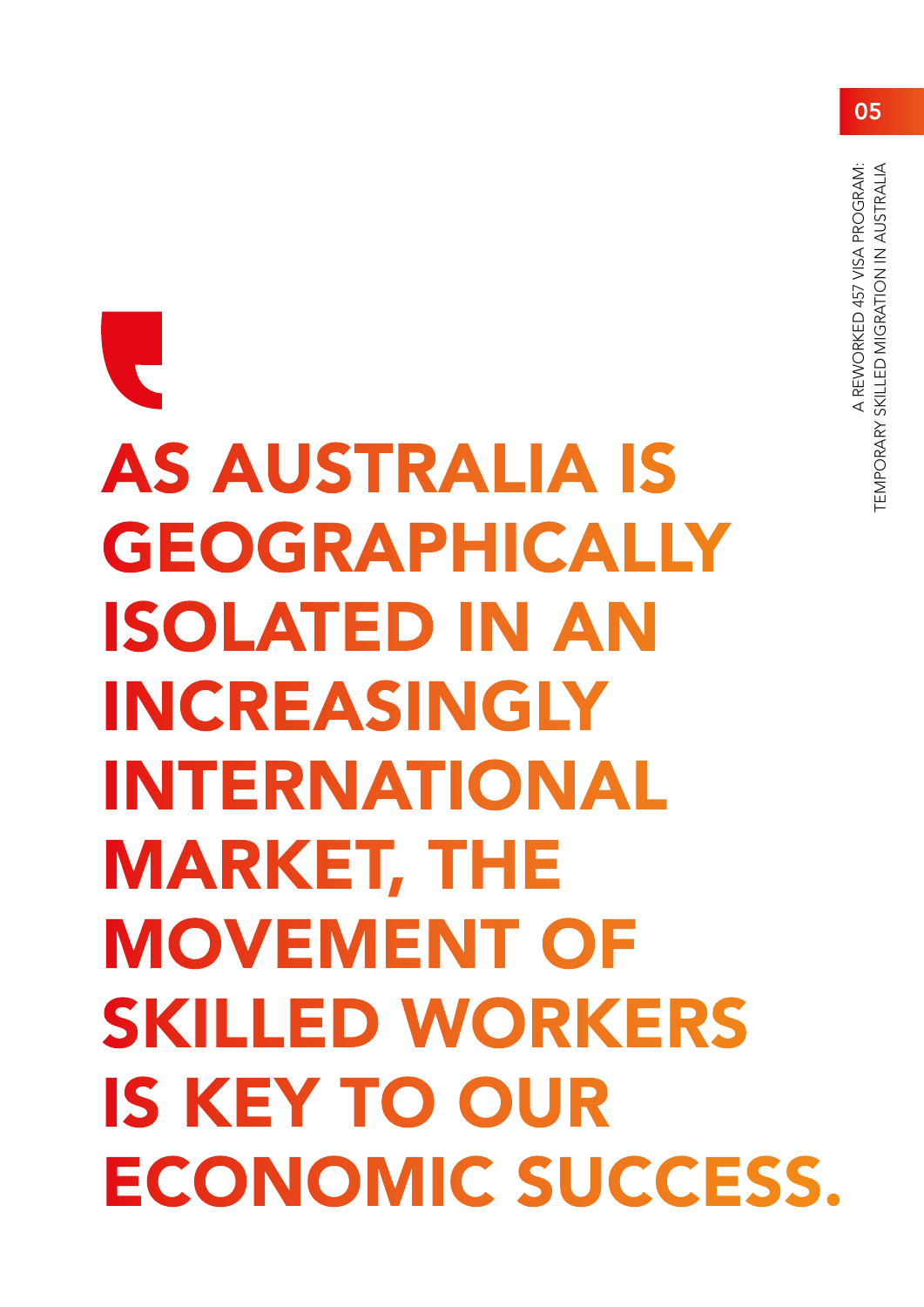## <span id="page-9-0"></span>TIGHTENING 1PATHWAYS TO PERMANENT RESIDENCE

#### A SPLIT SYSTEM

First and foremost, the most fundamental change to the Program is the creation of two categories of skilled temporary workers:

- **Those who will address a short-term skill** shortage — authorised to work for two years, renewable once onshore and with no pathway to permanent residency; and
- **Those of "high value to the Australian** economy and aligning to the government's longer-term training and workforce strategies"<sup>7</sup> — authorised to work for up to four years, renewable indefinitely and with access to a pathway to permanent residency.

This change effectively creates a two-class temporary skilled worker scheme: with a "high value" class who contribute to the Australian economy and in exchange have the option of planning long term economic and social participation in Australia, and a lesser class who simply fill a need on a short-term basis and have little incentive to come.

The elimination of a pathway to permanent residence for approximately half the occupations in the Program represents a huge disincentive for workers to apply, as approximately half of 457 visa holders indicated the reason for applying for the visa was to live in Australia or become a permanent resident, and approximately 70 per cent of applicants intend to apply for permanent residence once their visa expires.8

The difficulty for businesses seeking to attract talent in the short-term category of the new program is that the only incentive for potential applicants is to acquire two years work experience in Australia. This may not be sufficient for applicants who would embark on a career-limited pathway through this stream.

Further, this change poses significant risks of producing a cohort of skilled workers living on the margins of Australian society who contribute to the economy and pay taxes but do not have a commitment to Australian society as they are effectively barred from contemplating a natural full integration.

<sup>7</sup> Department of Immigration and Border Protection, Fact sheet one: Reforms to Australia's temporary employer sponsored skilled migration programme – abolition and replacement of the 457 visa, Version 31.5.17, https://www.border.gov.au/ WorkinginAustralia/Documents/abolition-replacement-457.pdf, accessed September 28, 2017

<sup>8</sup> Op. Cit., Migration Council of Australia, p.14. Department of Immigration and Border Protection, Filling the Gaps: findings from the 2012 survey of subclass 457 employers and employees, p.3 https://www.border.gov.au/ ReportsandPublications/Documents/research/filling-gaps.pdf, accessed 11 October, 2017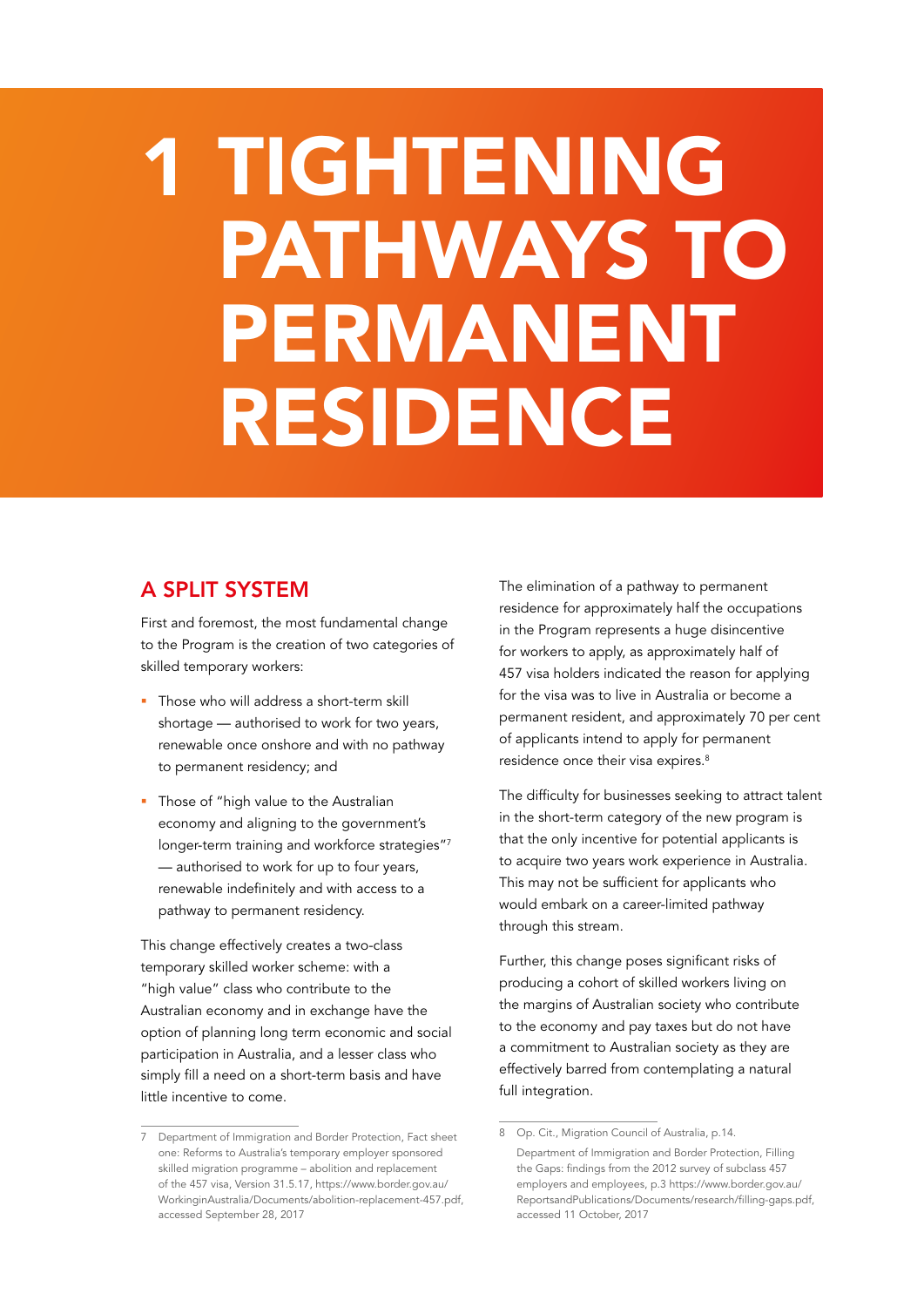07

Temporary workers in the short-term stream are made to bear the full risk in the temporary migration equation with few advantages to them and most advantages to the Australian economy. However, this does not align with Australia's immigration values and could run the risk of imposing pressures on the economy if suitable workers cannot be found.

#### DISMANTLING THE TWO-STEP MIGRATION PROCESS

By eliminating the pathway to permanent residency for approximately half the occupations on the temporary skilled workers list, the government is effectively preventing a large source of skilled workers who have proven their ability to work in the Australian workforce from continuing to contribute to the economy on a long term basis. There is ample evidence to demonstrate the successful labour market integration of skilled permanent residents as they have a comparatively high employment rate. A 2015 survey found that at the six-month stage of settlement, almost nine-in-ten skilled permanent residents were employed<sup>9</sup> and labour market outcomes improved substantially between the six and 18-month stage of settlement.<sup>10</sup> Overall, according to the Australian Bureau of Statistics, around three quarters (75 per cent) of skilled migrants were employed in 2016, which is above the national average rate of about 66 per cent.<sup>11</sup> In addition to the employment success of skilled permanent residents, their partners have "an employment participation rate more than 10 percentage points higher than that of the general population, indicating a willingness to find work and enter the workforce".12

The Australian Population Research Institute estimates this barrier will cut the number of permanent entry employer nominated visas to about a third of their recent levels given the current pattern of sponsorship by occupation<sup>13</sup>. While this estimate might overstate the impact, the significance of the change will certainly be felt.

Foreign students, the other main source of permanent entry employer sponsored visas, are also significantly restricted from applying for an employer sponsored permanent residency visa as applicants will now require three years relevant work experience. Recent graduates will find it difficult to meet the new work experience requirement and will therefore be more likely to apply their knowledge and skills in other countries. This may represent a lost opportunity for Australia, particularly in regards to graduates with Science Technology, Engineering and Mathematics (STEM) skills, or qualifications relevant to emerging sectors.

Deliberately reducing the onshore pool of candidates (students and skilled workers) for permanent entry employer sponsored visas will significantly limit Australia's two-step immigration process and will steer employers towards selecting skilled permanent residents from an overseas pool of candidates. Most permanent employer sponsored entrants apply from within Australia. In 2016, 85.9 per cent of employer sponsored visas were issued to onshore applicants (41,454 onshore places out of a total of 48,250 places). It represents the visa category with the largest component of onshore applicants<sup>14</sup>. The ten-year (from 2004–05 to 2014-15) average of visas granted to onshore applicants for the permanent employer sponsored program is 83.1 per cent<sup>15</sup>.

- 10 Department of Immigration and Border Protection, Continuous Survey of Australia's Migrant Cohort 2 Report — Change in Outcomes 2015, p.3.
- 11 Australian Bureau of Statistics, 6250.0 Characteristics of Recent Migrants, Australia, November 2016, http://www.abs. gov.au/ausstats/abs@.nsf/mf/6250.0, accessed October 3, 2017
- 12 Op. Cit., Department of Immigration and Border Protection, Introductory Survey 2015, p 10.

Department of Immigration and Border Protection, Continuous Survey of Australia's Migrant Cohort 3 Report — Introductory Survey 2015, p.3.

<sup>13</sup> Australian Population Research Institute, Research Report, The Coalition's 457 Visa Reset: Tougher Than You Think, August 2017, Bob Birell, p. iii

<sup>14</sup> Department of Immigration and Border Protection, 2015-16 Migration Programme Report, Programme year to 30 June 2016, Government of Australia, https://www.border.gov. au/ReportsandPublications/Documents/statistics/2015-16 migration-programme-report.pdf, accessed October 10, 2017

<sup>15</sup> Department of Immigration and Border Protection, Australia's Migration Trends 2014-15, p.25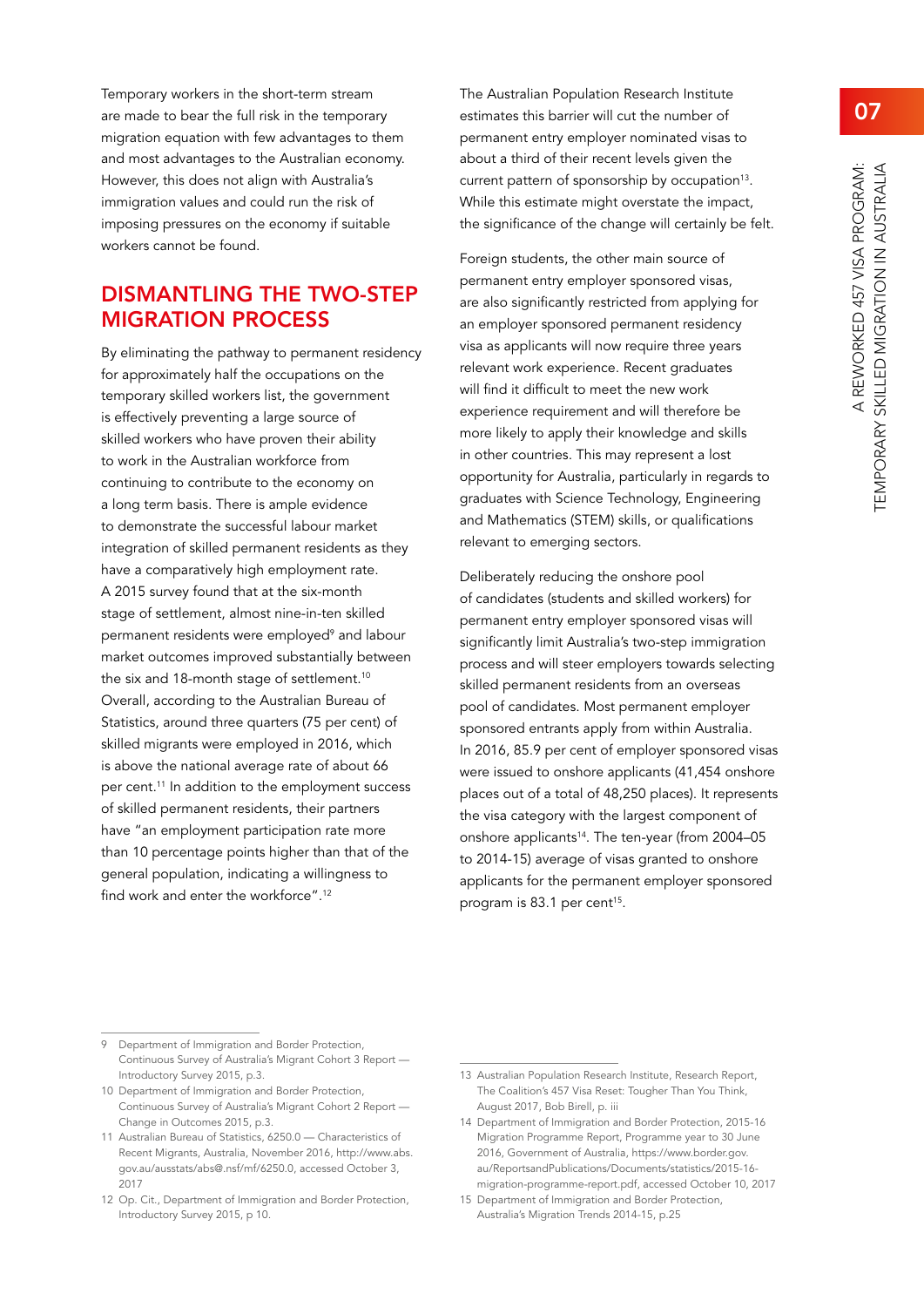08

Barring those who have demonstrated an ability to effectively contribute to the Australian economy (457 applicants) or those with Australian credentials (foreign students) in favour of workers who have yet to demonstrate an ability to integrate into Australian culture and practices could represent a retrograde step. It is worth noting that the move to the two-step approach was intended to maximise the chances of positive employment outcomes for new migrants and achieve the greatest economic gains for the Skilled Migration Program. Undoing this system risks reducing the productivity of the Program as a whole.

#### IMPACT ON THE PERMANENT MIGRATION PROGRAM BALANCE

Further, should the number of employer sponsored permanent resident visas decrease, the proportion of Skilled Independent visas, State/Territory and Regional nominated visas and Business visas will have to increase in order to maintain the level of approximately two thirds skilled migration in Australia's Permanent Migration Program. However this may not be sufficient to offset the significant opportunity and economic costs of a decrease in the number of employer sponsored permanent residents, as they represent the cohort with the best employment outcomes. Indeed, according to the Department of Immigration and Border Protection<sup>16</sup>, their employment outcomes are better than those of other skilled migrants and better than the population at large.

Six months into settlement, the employment rate of employer sponsored migrants is close to 100 per cent, most of which is full-time and high skilled, while Onshore Independent migrants have a slightly higher unemployment rate and lower wages, and Offshore Independent migrants have an increasing unemployment rate (14 per cent in 2013 and above 20 per cent in 2015), four times higher than the general population.

State/Territory and Regional nominated migrants also have an increasing unemployment rate (10.3 per cent in 2013 and 16.1 per cent in 2015) and the lowest wages of all above-mentioned categories (median annual full-time earnings \$57,000 to \$60,000).17 Employer sponsored migrants continued to experience near full-employment and a high proportion in full-time and highly skilled jobs. Only two per cent of employer sponsored migrants were unemployed while rates for other migrants were within the range of five to six per cent. Nine-in-ten employer sponsored migrants were in full time employment and seven-in-ten were in highly skilled jobs.<sup>18</sup>

#### EXTENDING THE TEMPORARY STATUS

Another significant change to the pathway to permanent residence is the increase of the eligibility period from two years to three years for permanent employer sponsored skilled visa programs, including persons holding a 457 visa working in an occupation on the medium-term list. The benefits of increasing the permanent residence eligibility period are unclear as an additional year as a temporary worker in the same occupation is unlikely to increase integration into the work force. The negative impacts of this change are clear however, as it increases the worker's dependence on the employer.

<sup>16</sup> Op. Cit., Department of Immigration and Border Protection, Introductory Survey -2015, p. 3-4. ; and Op. Cit., Department of Immigration and Border Protection, Changes in Outcomes — 2015, p. 4

<sup>17</sup> Op. Cit., Department of Immigration and Border Protection, Introductory Survey — 2015, p. 8, 12.

<sup>18</sup> Op. Cit., Department of Immigration and Border Protection, Changes in Outcomes — 2015, p. 4 and 13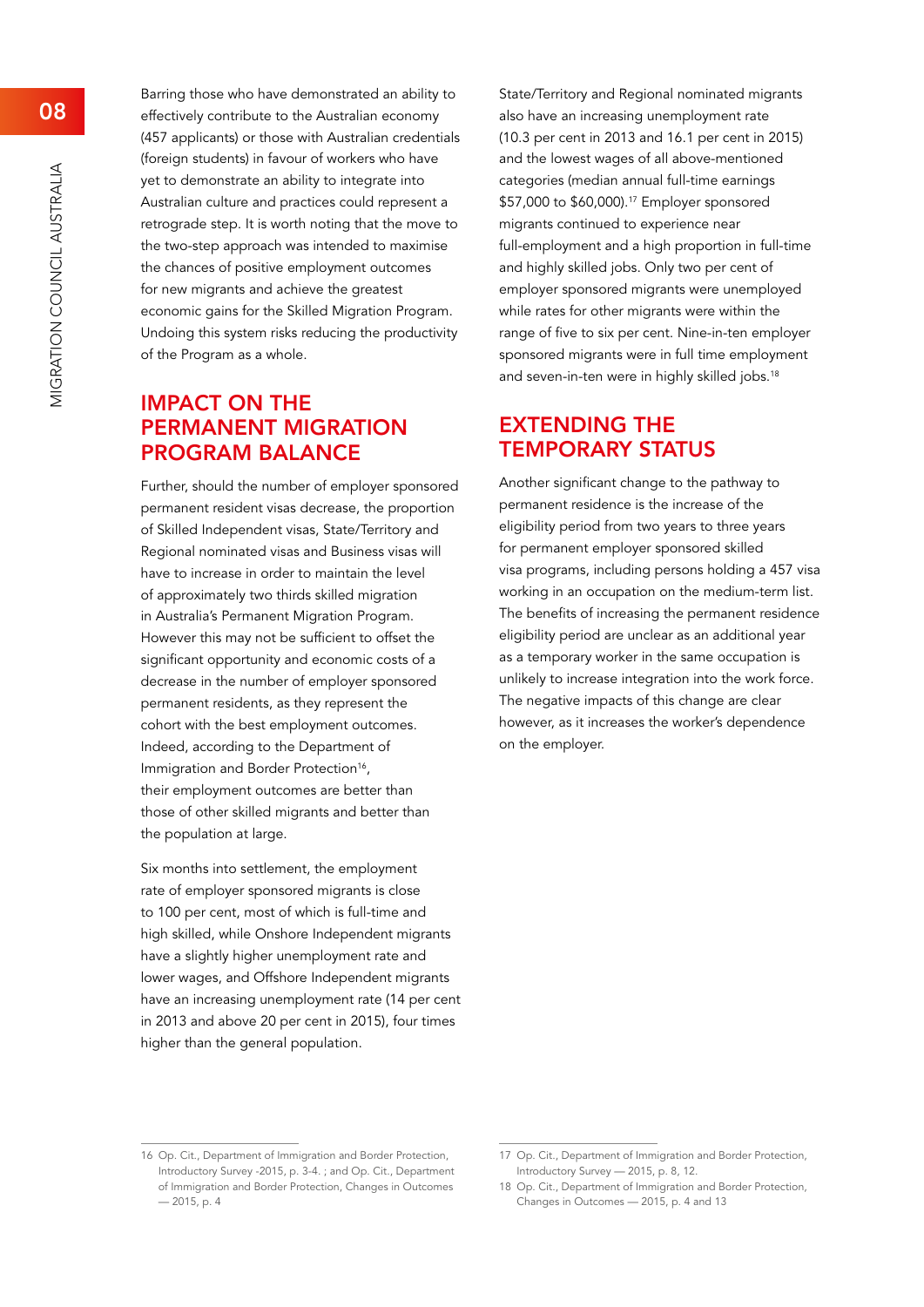OVERALL, THE AMENDMENTS TO TIGHTEN THE PATHWAYS TO PERMANENT RESIDENCY WILL HAVE SOCIAL AND ECONOMIC IMPACTS, THE EXTENT OF WHICH REMAIN TO BE SEEN.

#### ENGLISH LANGUAGE REQUIREMENTS

Of further consideration, on July 1, 2017, the language requirement for applicants for employer sponsored permanent resident visa programs was increased from a level 5 (vocational English) to a level 6 (competent English) in the IELTS (International English Language Testing System) scoring system. This is significantly above the current language requirement for 457 visa applicants (minimum of 4.5 in each component and an average of 5) and the new requirement for the medium-term stream as of March 2018 (minimum of 5 in each component). While the score of 6 across the four language disciplines (Reading, Speaking, Listening and Writing) is the minimum requirement for international students coming to undertake tertiary study in Australia, it may not be required for temporary skilled workers to perform well in their job.

Temporary skilled workers with a level 5 proficiency may find it difficult to meet the level 6 requirements to obtain permanent residency. This further tightening of pathways to permanent residency could create a class of temporary skilled workers with adequate language ability to work successfully in Australia but unable to meet to move out of a precarious situation due to the language threshold, putting them at increased risk of exploitation and unable to change employers easily.

Overall, the amendments to tighten the pathways to permanent residency will have social and economic impacts, the extent of which remain to be seen.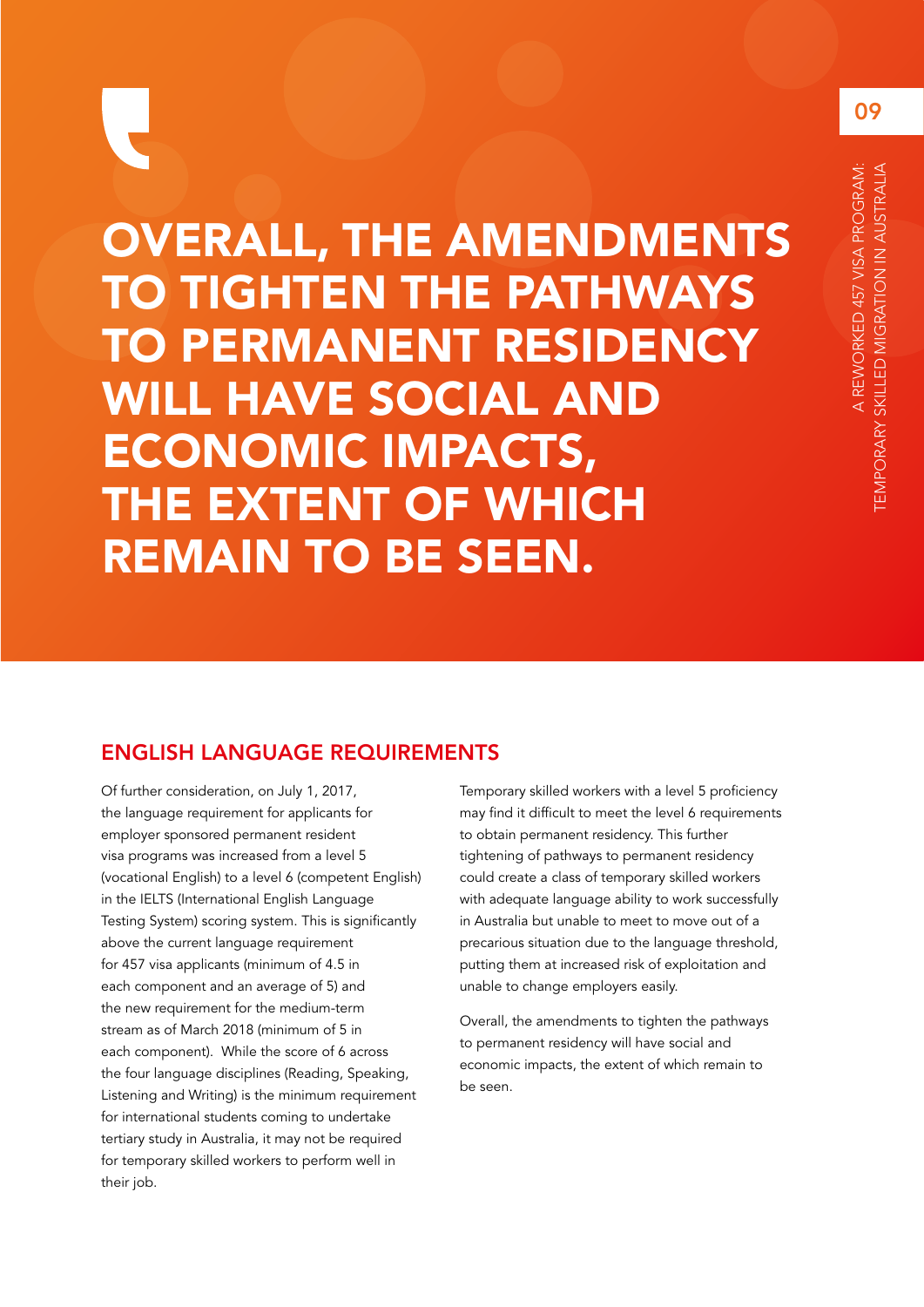### <span id="page-13-0"></span>REDEFINING SKILLS SHORTAGES 2

A key criticism of the 457 visa program is that it has been used by businesses to recruit foreign workers to fill jobs where Australian workers could have been hired. While a significant component of the Program is used where there is a shortage of available Australian workforce, or where there is a need to develop knowledge transfer, training and innovation, certain sectors may have misused the Program.

To assess the labour market's needs, in the absence of implementing the 2014 recommendation to institute an independent advisory body to provide advice on the skills shortage occupations list,<sup>19</sup> the Government has elected to further refine the combination of a government-established list of eligible occupations and employer labour market testing.

#### GOVERNMENT ESTABLISHED LIST OF ELIGIBLE OCCUPATIONS

The Government has announced that both lists (short-term and medium-term) "will be underpinned by more focused occupation lists that are responsive to genuine skill needs and regional variations across Australia".20

As such, the new lists of eligible occupations have a reduced number of occupations and some occupations include caveats allowing for concessions for regional Australia or eligibility restrictions (such as type of work contract and type of business) to better address defined skills shortages.

Initially the Government announced that the short-term list would be reviewed based on advice from the Department of Employment, and the medium-term list would be reviewed by the Department of Education and Training.<sup>21</sup> It has since updated this approach to have the Department of Employment reviewing and recommending eligible occupations for both lists.<sup>22</sup> The Department of Employment will work closely with other departments, including the Department of Education and Training and the Department of Immigration and Border Protection, and will conduct public consultations.

<sup>19</sup> John Azarias, Jenny Lambert, Prof. Peter McDonald, Katie Malyon; Robust New Foundations; A Streamlined, Transparent and Responsive System for the 457 Programme; An Independent Review into the Integrity in the Subclass 457 Programme; Published September 2014, p.51.

<sup>20</sup> Op. Cit., Joint media release, 18 April 2017 Speech to LNP Queensland State Conference, Malcolm

Turnbull, 15 July 2017, "The 457 visa will be replaced with new temporary visas, underpinned by skills lists that are focused on skills shortages", https://www.malcolmturnbull.com.au/ media/speech-to-lnp-state-conference-15-july-2017, accessed October 6, 2017

<sup>21</sup> Department of Immigration and Border Protection, 457 reforms and occupation list changes: questions and answers (version 29.05.17), p.4, Australian Government, http://www.border.gov.au/WorkinginAustralia/Documents/457 reforms-qanda.pdf, accessed October 2, 2017

<sup>22</sup> Department of Employment, Skilled Migration Occupation Lists, Australian Government, https://www.employment.gov.au/SkilledMigrationList, accessed October 5, 2017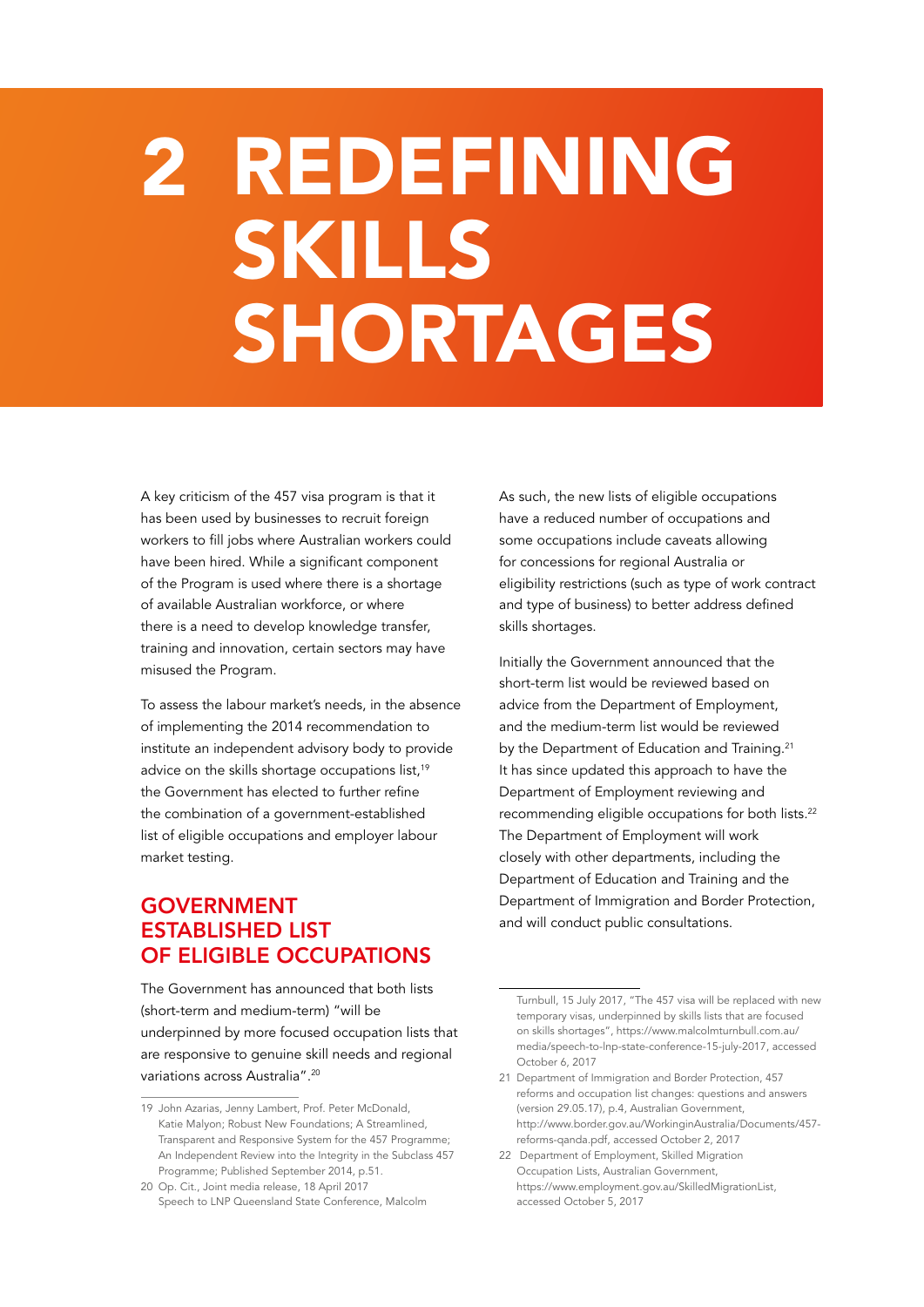This shift in approach has the potential to implement a more robust process of assessment in creating lists of eligible occupations aligned with labour market needs.

Creating a transparent system of publicly available indicators and thresholds considered to determine labour market needs would significantly boost the Program's credibility. The Department of Employment is currently developing its methodology to review the lists.<sup>23</sup> At present, beyond skill shortages, the Government proposes to take into account an extensive number of labour market factors including: employment growth projections; Australian graduate outcomes; apprenticeship outcomes; reliance on temporary visa holders and skilled migrant employment outcomes. The specific indicators considered and established thresholds have not yet been published. The methodology's stated guiding principles are essential yet insufficient. The principles include:

- **Transparency in the methodological approach** and stakeholder consultation processes;
- **Reliable, robust labour market evidence** and analysis; and
- **Consideration of new evidence and** investigating opportunities to improve the methodology over time through new technologies and modelling capabilities.

Further transparency in publishing the evidence-based findings would ensure accountability and help stakeholders (including businesses and prospective foreign applicants) as well as the public understand any changes to the lists of eligible occupations. If the lists of eligible occupations differ from the Department of Employment's findings, it would be appropriate for the Department of Immigration and Border Protection to consider publishing a report explaining how migration integrity issues, risk of fraud or other considerations were taken into account to establish the lists.

23 Department of Employment, Consultation Paper – Methodology, Migration Occupation Lists – Update and Methodology, https://docs.employment.gov.au/documents/ skilled-migration-occupation-lists-proposed-methodology, accessed October 6, 2017

The publication of the rationale for the established eligible occupations lists and any changes made to it, would also clarify the distinction between the short-term list and the medium-term list.

Currently the distinction seems to based on the fact "the medium term visas will be issued only for more critical skills shortages"24 and "occupations that have been assessed as being of high value to the Australian economy and aligning to the Government's longer term training and workforce strategies"25. Understanding in practical terms how listed occupations align with economic and labour market projections, and identifying connections between the occupations on the medium term list, and to a certain extent on the short term list, with the Skilling Australians Fund would help rationalise how the Program is designed to meet Australia's labour needs and build our economy. It would also help clarify why certain occupations are limited to a maximum two-year contract renewable once (short term list) while others can benefit from indefinitely renewable four-year contracts (medium term list).

The lists will be reviewed every six months to ensure the Program remains responsive to changing labour market needs. On the other hand, this review frequency creates uncertainty for potential applicants and employers who have begun hiring conversations or even begun an application process that can take between five and ten months to process.<sup>26</sup> The occupation they are considering may be removed from the list before a decision is made on whether to grant the visa. Occupations identified for possible change (the "Red — Short Term Skilled Occupation List (STSOL) occupations for possible removal" and "Blue — Occupation not on current lists for possible additional to STSOL" lists of the Department of Employment's Traffic Light Bulletin)<sup>27</sup> are most likely to create uncertainty for employers and applicants. This uncertainty could deter skilled applicants and make it more difficult for businesses to fill their genuine needs with qualified skilled workers.

<sup>24</sup> Op. Cit., Joint media release – Putting Australian workers first

<sup>25</sup> Op. Cit., Department of Immigration and Border Protection, Fact sheet one, Version 31.5.17

<sup>26</sup> Department of Immigration and Border Protection, Global visa and citizenship processing times, https://www.border.gov.au/ about/access-accountability/service-standards/global-visacitizenship-processing-times, accessed October 6, 2017

<sup>27</sup> Department of Employment, Skilled Migration Occupation Lists, Traffic light bulletin, https://docs.employment.gov.au/ documents/traffic-light-bulletin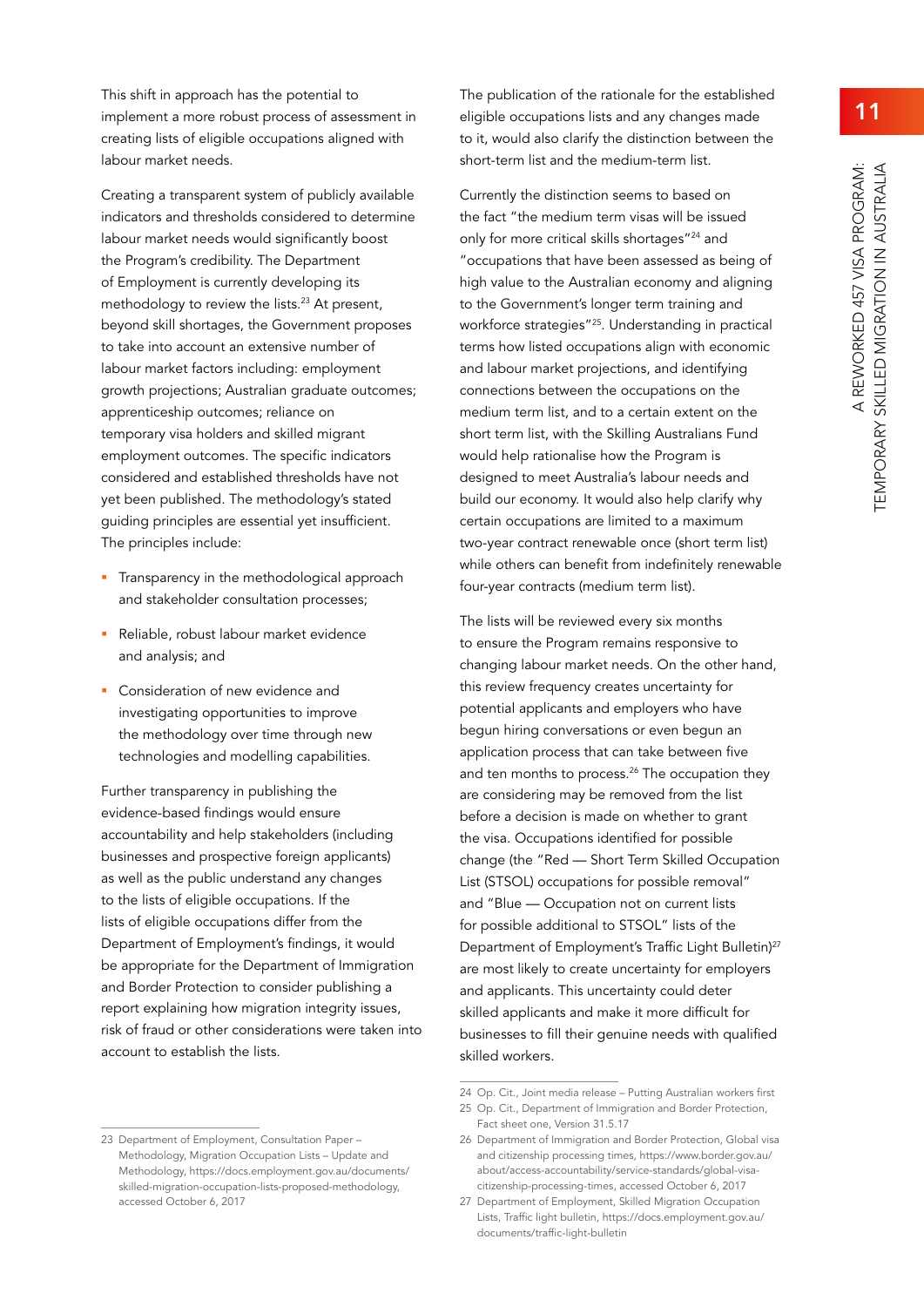Overall, the most essential way to alleviate many concerns regarding the temporary skilled migration program is to establish an overarching economic strategy including the temporary skilled migration program. Providing clear, objective measures to assess true labour market needs (including indicators and thresholds), publishing the findings, and describing how the temporary skilled migration program fits within the broader forward economic plan would go far in addressing concerns about the Program. In other words, what level of wages (what range) and other conditions are necessary to create a shortage? How are restrictions/caveats applied? What criteria are used to put an occupation on the short-term and medium-term streams? What are the justifications for the Department of Immigration and Border Protection's lists not aligning with the Department of Employment findings? How does temporary migration fit within the national workforce development strategies and skills and training policies? In other words, how do short-term economic outcomes transition towards a long-term economic plan?

#### EMPLOYER LABOUR MARKET TESTING

In addition to establishing the lists of eligible occupations, the Government will enhance employer labour market testing by making it mandatory unless an international obligation applies.

Once the lists of eligible occupations are established and the supporting documentation is published, it is difficult to see the added value of an employer's own assessment of the labour market in regards to their own needs. This approach relies on subjective analysis from an interested party and does little to bar an unscrupulous employer from bypassing Australian workers in favour of a foreign worker. The 2014 Azarias review of the 457 Program argued that "the Organisation for Economic Co-operation and Development has pointed out, employer-conducted labour market testing is not "fully reliable", and in the Australian context has proven ineffective".<sup>28</sup>

A mandatory general employer labour market testing scheme will not ensure an objective evaluation of whether there are available Australians to fill the vacant position. A more effective measure would be to develop a tailored labour market assessment of industries, which would include tests for specific industry and regional practices and target businesses identified as having to justify an unusually high number of foreign workers. This mechanism would ensure resources are better spent and that testing outcomes are more reliable. This approach would go further in protecting the domestic labour market.

It seems the Government's intention is to adopt a version of this targeted labour market assessment by implementing a non-discrimination test. To further support the Australian labour force, the Government announced a non-discrimination workforce test to ensure companies with mostly foreign workers are not deliberately excluding Australian workers. The effectiveness and implications of this test will depend on how it will be implemented. It is assumed the test will involve an extension of the employer's labour market test to justify the labour shortage and the hiring of foreign workers. However, the implementation of the non-discrimination test has yet to be clarified and describe key elements including: how the businesses will be identified; whether industry specific practices will be taken into account; what will constitute acceptable justifications: what consequences would be applied to the employer; and whether there would be any impact on the foreign worker.

**MIGRATION COUNCIL AUSTRALIA** MIGRATION COUNCIL AUSTRALIA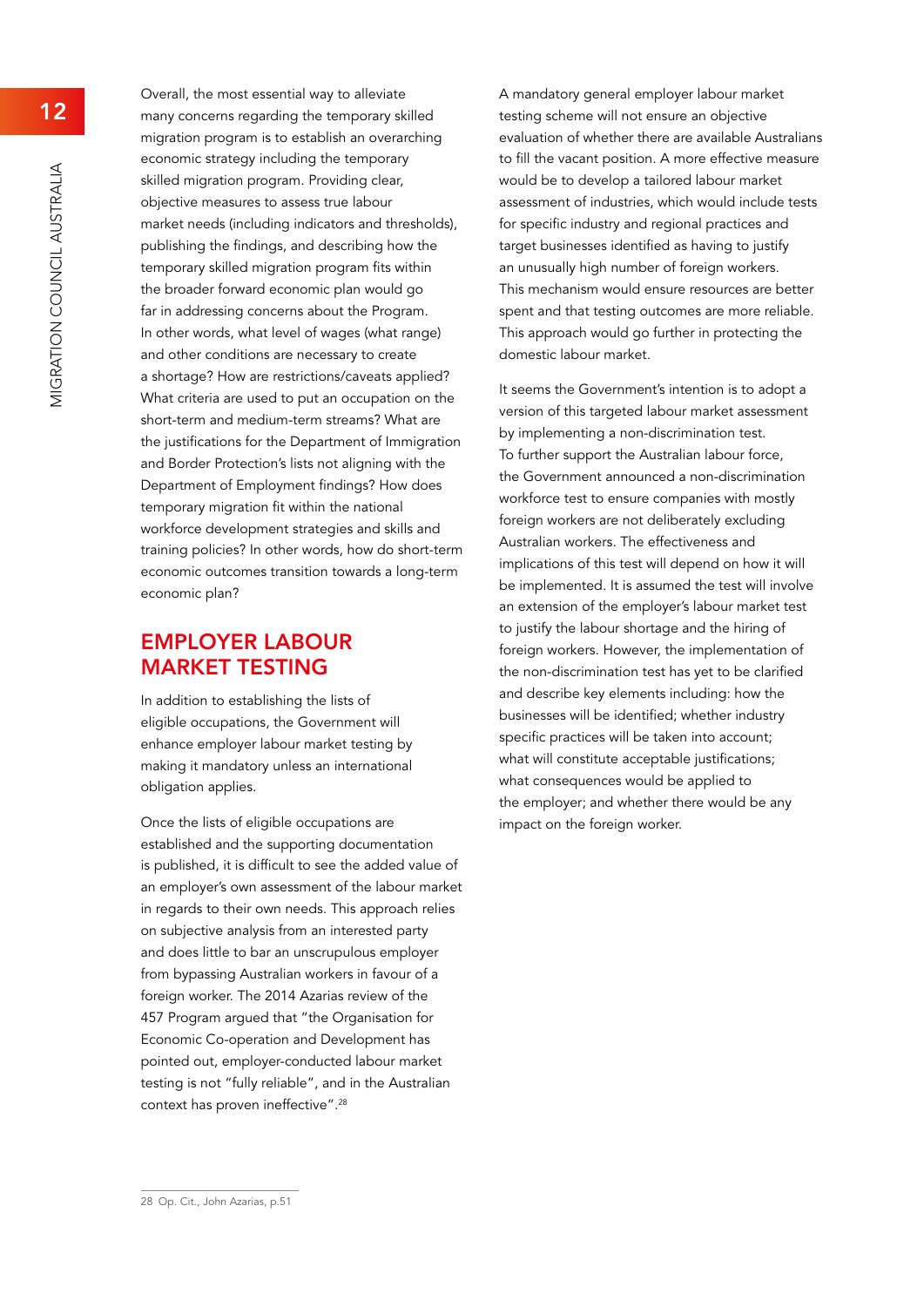ESTABLISHING AN OVERARCHING ECONOMIC **STRATEGY** INCLUDING THE TEMPORARY SKILLED MIGRATION PROGRAM WOULD ALLEVIATE MANY CONCERNS REGARDING THE PROGRAM.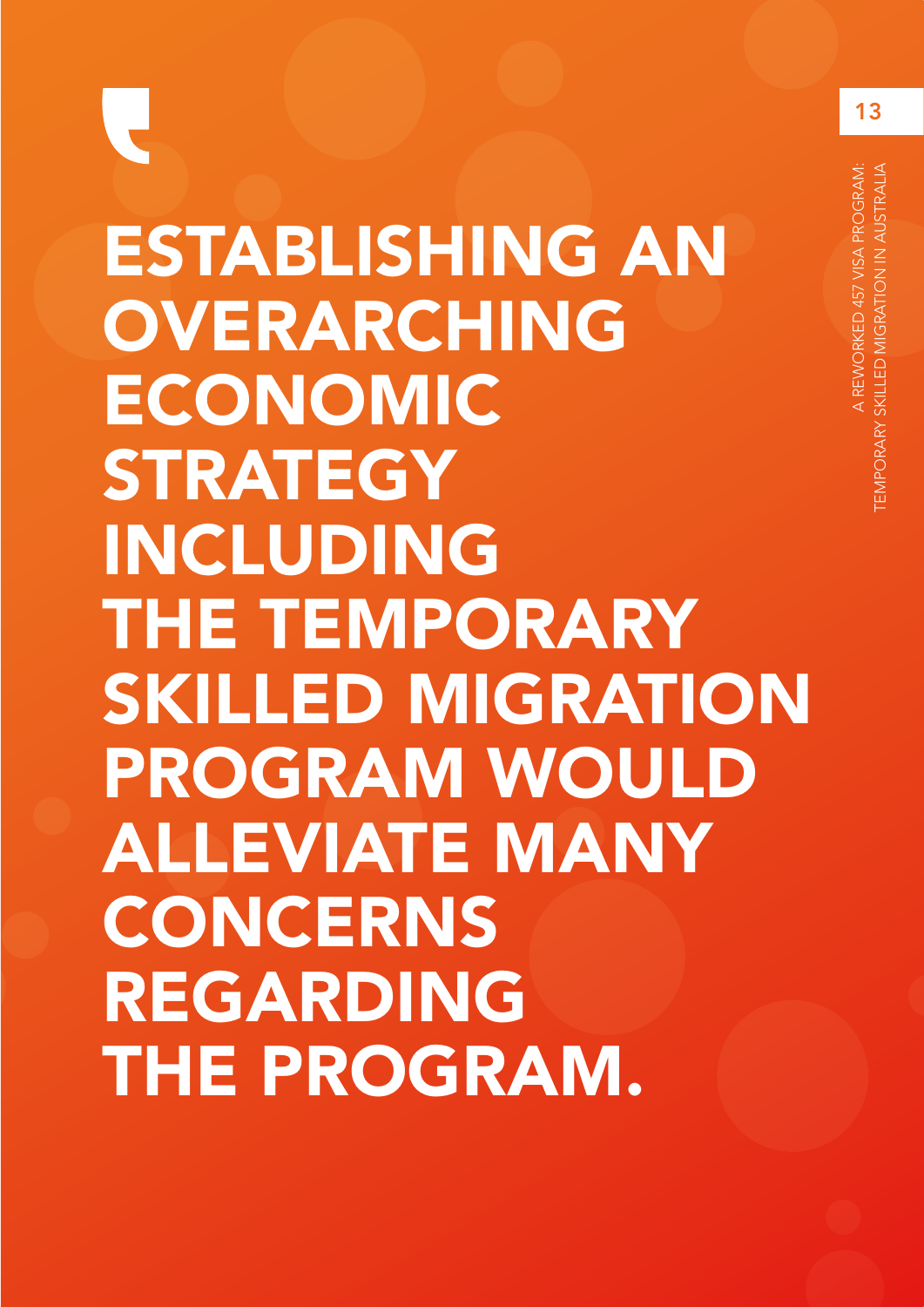### <span id="page-17-0"></span>FURTHER MEASURES TO ENHANCE & PROTECT THE AUSTRALIAN LABOUR FORCE 3

There are two more notable changes made to the Program that are intended to enhance access to the labour market for Australians (Skilling Australians Fund) and limit access to the labour market for some temporary worker applicants (relevant work experience requirement).

#### SKILLING AUSTRALIA FUND

Migration Council Australia has long advocated for a direct link between the temporary skilled migration program and a long-term plan to vocational education and training of Australian workers. The Government announcement that contributions to the Skilling Australians Fund (the Fund) will replace contributions to the employer's training program or to an industry-training program (training benchmark requirements) is a positive and significant step. The Fund contributions allow for a more strategic approach to addressing training needs across industries and are in line with national forward planning.

The Fund is intended to prioritise apprentices and trainees in six key areas: occupations in demand; occupations with a reliance on skilled migration;

industries and sectors of future growth; trade apprenticeships; rural and regional areas; and respect of people from targeted cohorts.<sup>29</sup> Further information on the correlations between these priorities, the listed eligible occupations, and the funded state and territory projects would demonstrate the temporary skilled migration program and the training Australians program work in parallel towards a common goal of enhancing the labour force.

The contribution not only funds national training initiatives for Australians in areas of need, it also serves as an assurance that employers are willing to pay extra to hire a foreign worker. The contribution is set at \$1,200 per year for small businesses (under \$10 million in annual turnover) and \$1,800 per year for other businesses. The difference between the two contribution levels seems minimal. Contributions from larger businesses could be increased to ensure a more proportional amount of their annual turnover is geared towards training Australians in areas of need, alleviating the burden on small and medium enterprises.

<sup>29</sup> Department of Education and Training, Skilling Australians Fund Fact Sheet, https://docs.education.gov.au/node/43741, accessed September 28, 2017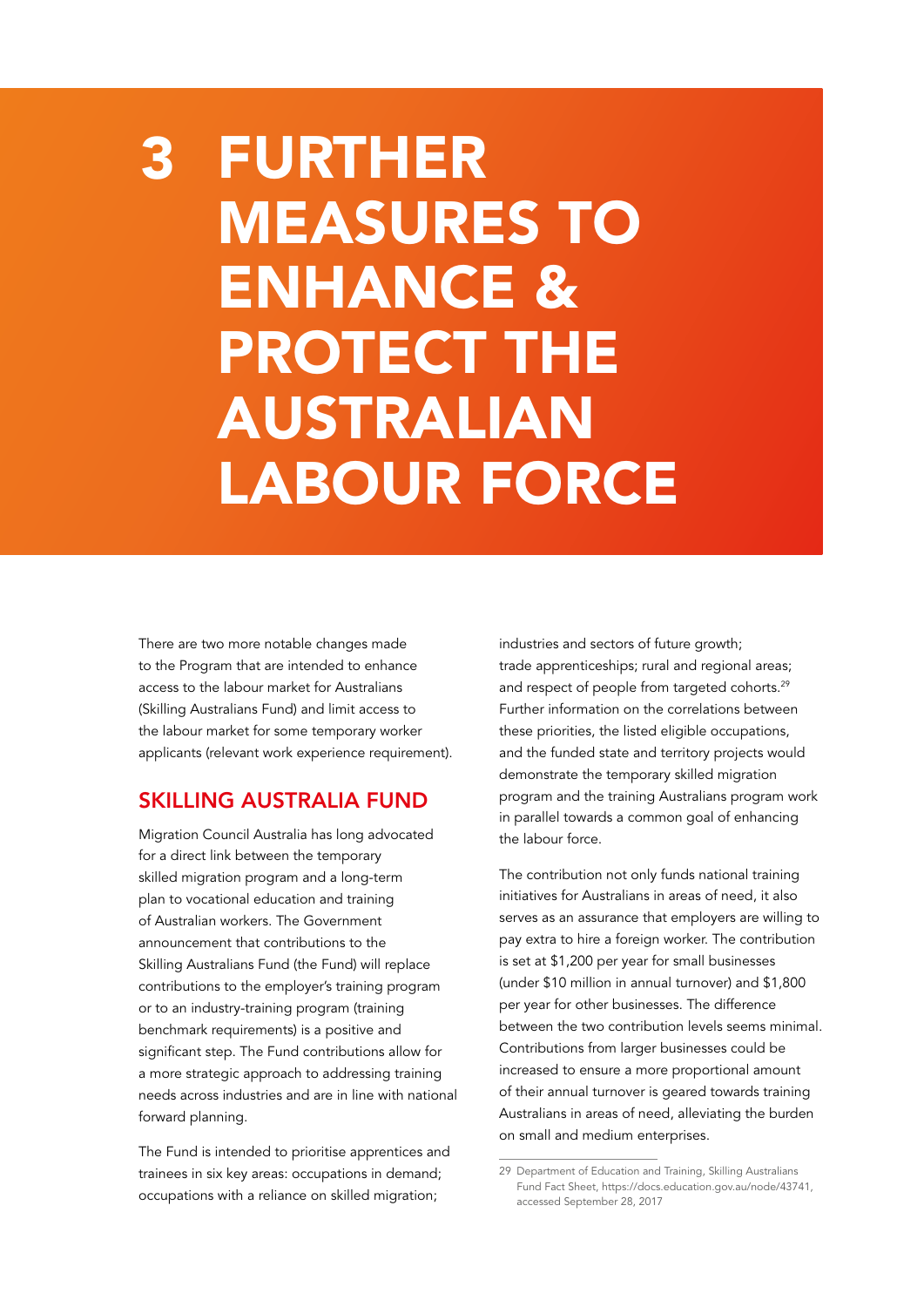#### WORK EXPERIENCE

Among recent changes is a requirement for a minimum two-years of relevant work experience for temporary skilled worker applicants. The impact of this new requirement will depend on the definition of work experience. Concessions have been made to include experience gained by PhD students.<sup>30</sup> However, this requirement could make it very difficult for the vast majority of recent foreign graduates both in Australia and overseas to qualify for a temporary skilled work visa. These cohorts are generally more mobile across sectors and could bring significant knowledge and innovation to Australia. More broadly, consideration needs to be given to the potential opportunity cost of such a requirement in an area of development or skills shortage including STEM skills.

Foreign students who have graduated in Australia have tended to have varied employment outcomes. However, in areas of skill shortages, it would seem more efficient to facilitate employment for temporary workers with Australian credentials than to impose obstacles and guide employers towards temporary workers with foreign credentials. There may also be a benefit in allowing pathways for graduates who have established relationships with potential employers in areas of research and innovation or other areas of interest to Australia.

### IT WOULD SEEM MORE EFFICIENT TO FACILITATE EMPLOYMENT FOR TEMPORARY WORKERS WITH AUSTRALIAN CREDENTIALS THAN TO IMPOSE OBSTACLES AND GUIDE EMPLOYERS TOWARDS TEMPORARY WORKERS WITH FOREIGN CREDENTIALS.

<sup>30</sup> Department of Immigration and Border Protection, 457 reforms and occupation list changes: questions and answers, version 08.11.17, p.5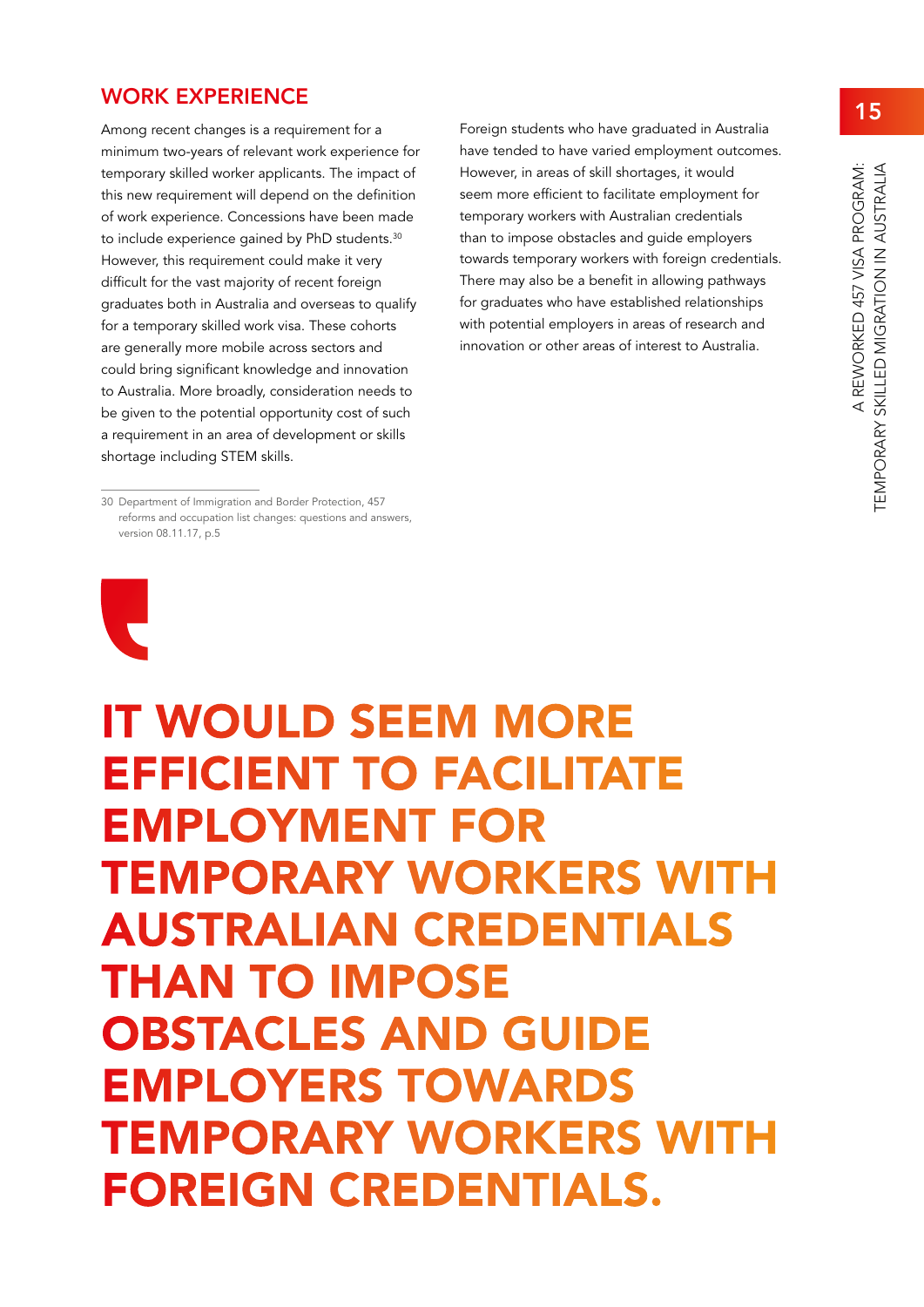### <span id="page-19-0"></span>NEED FOR EFFECTIVE MONITORING & ENFORCEMENT MEASURES 4

#### MONITORING THE PROGRAM

In 2015–16, 42 per cent of monitored temporary work sponsors, the majority of which were 457 sponsors, were found to be in breach of their obligations. This rate is higher than in recent years. Overall 372 sponsors were sanctioned, 210 received a formal warning and 28 were issued with infringement notices and one civil penalty case was heard in the Federal Court.<sup>31</sup> Although it is encouraging that monitoring through targeting of risk has improved enforcement outcomes, these numbers show there is still much work to be done in raising awareness with businesses industry and stakeholder groups, as well as a significant need for increased risk-based monitoring.

#### ANNOUNCED FURTHER ENFORCEMENT MEASURES

The Government stated it will verify foreign worker wages by collecting tax file numbers and comparing them with the Australian Tax Office records to confirm that foreign workers are receiving adequate pay.

This initiative is welcome as it both safeguards local wages by ensuring foreign workers are not undercutting Australian workers by accepting lower than market value wages, and it also protects the foreign worker from wage-based exploitation. Although this initiative is a step in the right direction, the 7-Eleven cash-back scheme<sup>32</sup> uncovered in 2015 demonstrates that this initiative may not be sufficient to ensure workers are paid fair wages in areas where there is a higher risk of worker exploitation.

The Government also announced its intention to publicise the names of employers who breach obligations. This name and shame approach is both an incentive to ensure employers abide by their obligations and a warning to prospective workers who may consider working for a listed employer. Further details on the parameters of the naming policy (whether the breach and penalty will be publicised and the duration of the publication) and its effects remain to be seen. At the very least, this initiative increases transparency and accountability of the Program.

<sup>31</sup> Department of Immigration and Border Protection, Annual Report 2015-16, p.43 https://www.border.gov.au/ ReportsandPublications/Documents/annual-reports/annualreport-full-2015-16.pdf

<sup>32</sup> Fair Work Ombudsman, 7-Eleven signs on with Fair Work Ombudsman to set the standard for franchising in Australia, 7 December 2016.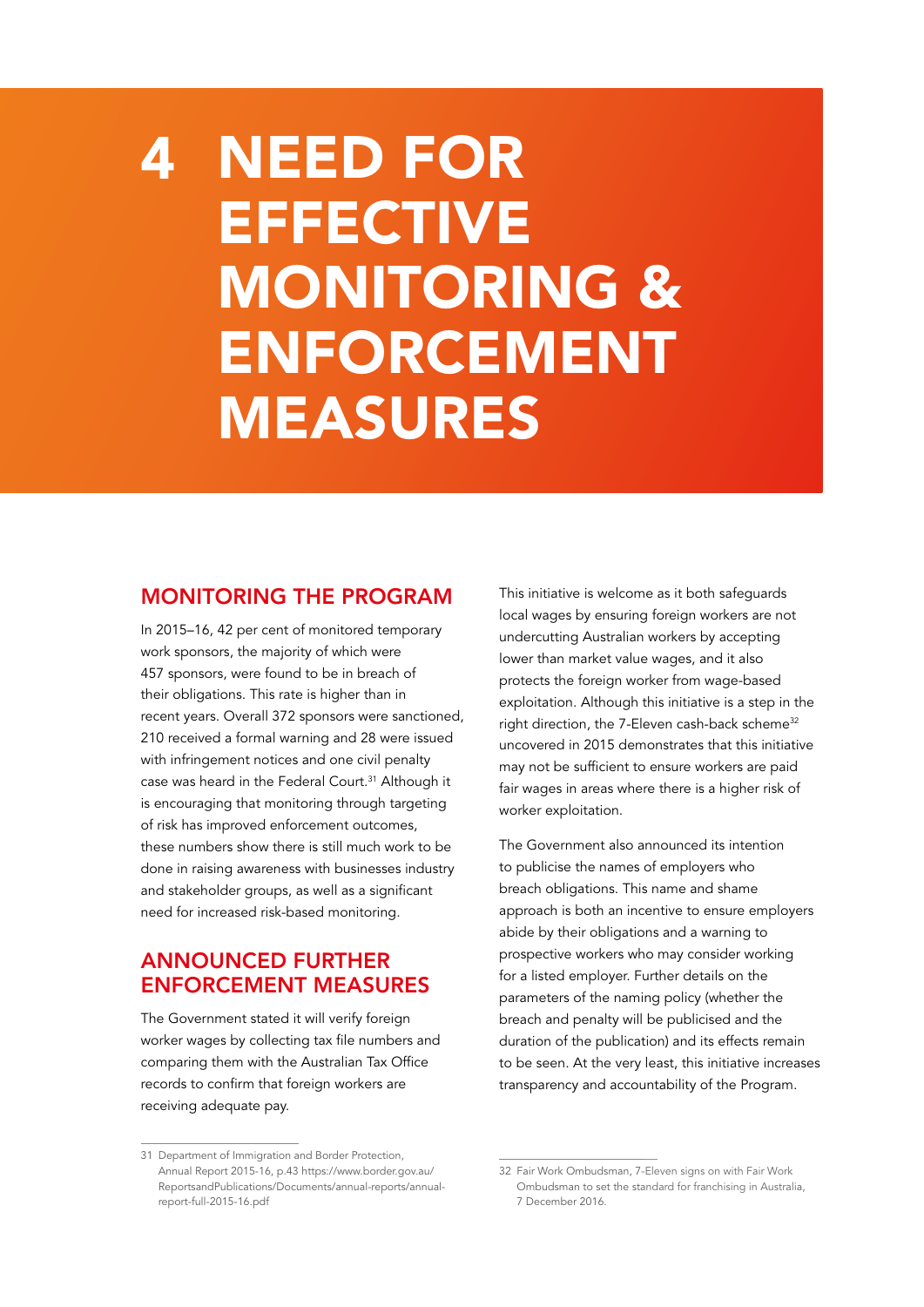#### PROPORTIONAL ENFORCEMENT SCHEME

A comprehensive and proportional enforcement scheme would increase the integrity of the Program by ensuring unscrupulous employers are held accountable for their infractions in a commensurate approach. Further developing a proportional scale of consequences for non-compliant employers should include consequences ranging from remedies to encourage compliance to punitive consequences where an employer has benefited financially.

Current enforcement options include warnings, cancelling or barring a sponsor from using the Program for up to five years, issuing an infringement notice, executing an enforceable undertaking or applying to the Federal court for a civil penalty order.<sup>33</sup> Further increasing penalties such as increased fixed cumulative pecuniary penalties and barring egregious employers from the Program for ten years or indefinitely would also reinforce program integrity.

17

THE TEMPORARY SKILL SHORTAGE VISA HAS SOME POSITIVE ELEMENTS THAT SHOULD BE FURTHER DEVELOPED AND SOME ELEMENTS THAT WILL CREATE PROFOUND NEGATIVE EFFECTS, THE EXTENT OF WHICH ARE NOT ENTIRELY PREDICTABLE.

<sup>33</sup> Department of Immigration and Border Protection, Annual Report 2015-16, p.43.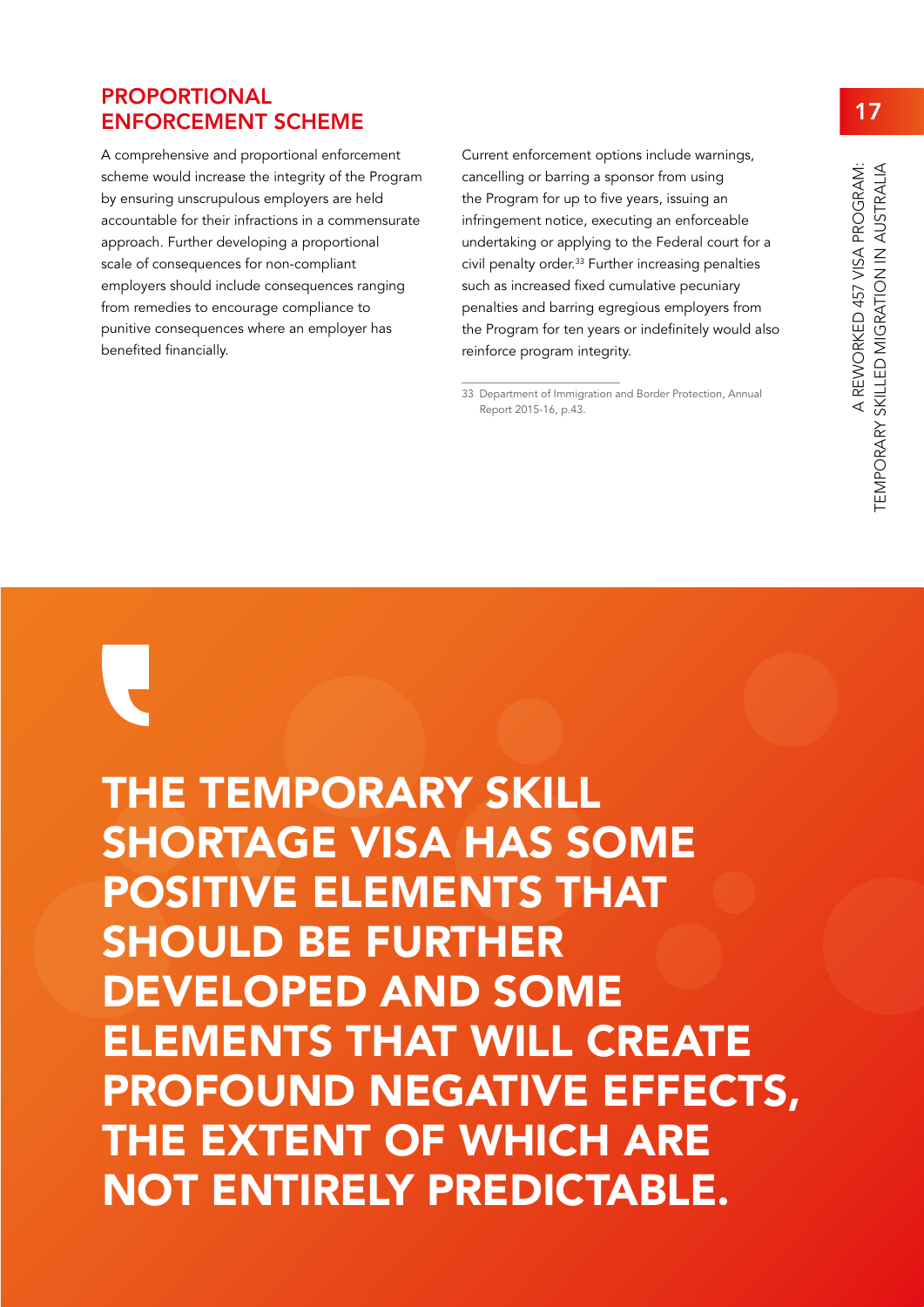## <span id="page-21-0"></span>**CONCLUSION**

Many persons on temporary visas are permitted to work in Australia including students, working holiday makers and temporary workers. However, only temporary work visas are specifically aimed at facilitating overseas workers to be employed in areas of benefit to Australia, such as cultural, sport or academic research activities<sup>34</sup>, international relations<sup>35</sup> or specialist areas<sup>36</sup>. The 457 visa is focused on skilled work in areas of shortage in Australia. The Program has many requirements to ensure overseas workers are granted a visa if businesses cannot find an Australian citizen or permanent resident to do the skilled work. As such, the Program contributes to Australia's growing economy by ensuring businesses are able to find the required workforce to prosper. Additionally, the Program allows temporary workers to transition to permanent residence. Most 457 visa holders intend to apply for permanent residence and many apply through the Employer Nomination Scheme<sup>37</sup> (ENS). The vast majority of ENS visas are issued to previously 457 visa holders. Permanent residents in the ENS category have excellent employment outcomes with nearly 100 per cent employment rate, mostly full-time employment and highly skilled employment. In other words, the 457 visa is a success in terms of temporary and long-term (permanent residency scheme) contributions to the Australian economy. It is a temporary economic migration program with positive long-term effects.

Temporary economic migration is a natural derivative of globalisation. It is necessary to keep Australia competitive and innovative. Extracting the most out of the Program is imperative to allow Australian job seekers, Australian businesses and the Australian economy as a whole, as well as skilled migrants to prosper and contribute to Australia's growth.

Although the Program has positive outcomes, there have been some instances of misuse. To avoid misuse, certain Program requirements should be strengthened, namely defining skill shortages, implementing tailored industry assessments and further targeted enforcement measures. Other Program elements that have proven to be successful should be maintained, such as a pathway to permanent residence.

Overall, the Government's amendments to the 457 visa program and ultimately replacing it with a newly named Temporary Skill Shortage visa has some positive elements that should be further developed (partially transparent occupations lists, Skilling Australians Fund, further enforcement measures) and some elements (creation of a short-term stream, barriers to permanent residence, requirement for relevant work experience, six month review of the occupation list and mandatory labour market testing) that will create profound negative effects (more complex, more costly, highly changeable and less certain, less attractive), the extent of which are not entirely predictable.

35 Subclass 403 Temporary Work (International Relations) visa

<sup>34</sup> Subclass 408 Temporary Activity visa

<sup>36</sup> Subclass 400 Temporary work (Short Stay Specialist) visa

<sup>37</sup> Subclass 186